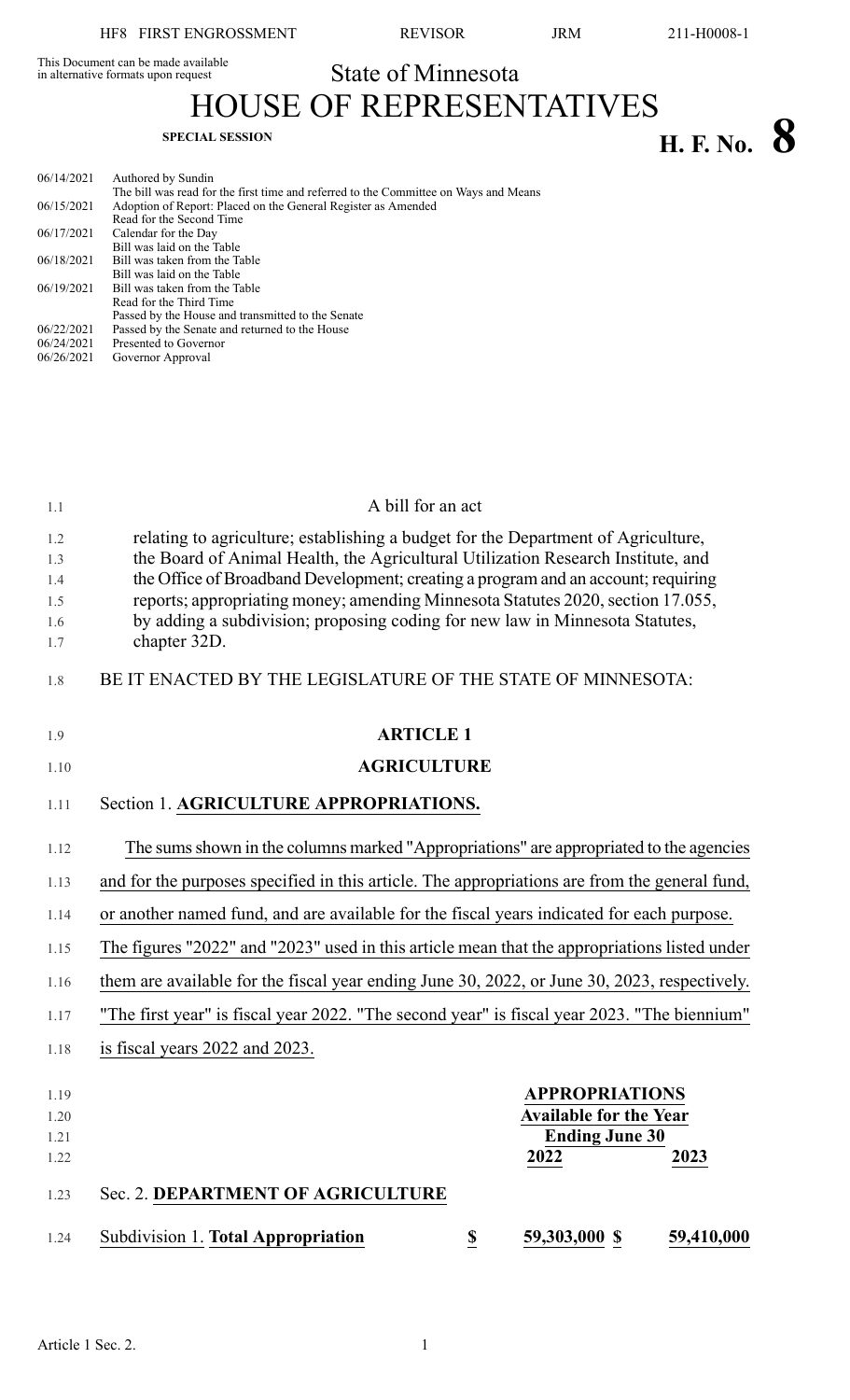| 2.1  |                                                  | Appropriations by Fund |            |
|------|--------------------------------------------------|------------------------|------------|
| 2.2  |                                                  | 2022                   | 2023       |
| 2.3  | General                                          | 58,904,000             | 59,011,000 |
| 2.4  | Remediation                                      | 399,000                | 399,000    |
| 2.5  | The amounts that may be spent for each           |                        |            |
| 2.6  | purpose are specified in the following           |                        |            |
| 2.7  | subdivisions.                                    |                        |            |
| 2.8  | <b>Subd. 2. Protection Services</b>              |                        |            |
| 2.9  |                                                  | Appropriations by Fund |            |
| 2.10 |                                                  | 2022                   | 2023       |
| 2.11 | General                                          | 19,384,000             | 19,610,000 |
| 2.12 | Remediation                                      | 399,000                | 399,000    |
| 2.13 | (a) $$399,000$ the first year and $$399,000$ the |                        |            |
| 2.14 | second year are from the remediation fund for    |                        |            |
| 2.15 | administrative funding for the voluntary         |                        |            |
| 2.16 | cleanup program.                                 |                        |            |
| 2.17 | (b) $$175,000$ the first year and $$175,000$ the |                        |            |
| 2.18 | second year are for compensation for             |                        |            |
| 2.19 | destroyed or crippled livestock under            |                        |            |
| 2.20 | Minnesota Statutes, section 3.737. The first     |                        |            |
| 2.21 | year appropriation may be spent to compensate    |                        |            |
| 2.22 | for livestock that were destroyed or crippled    |                        |            |
| 2.23 | during fiscal year 2021. If the amount in the    |                        |            |
| 2.24 | first year is insufficient, the amount in the    |                        |            |
| 2.25 | second year is available in the first year. The  |                        |            |
| 2.26 | commissioner may use up to \$5,000 each year     |                        |            |
| 2.27 | to reimburse expenses incurred by university     |                        |            |
| 2.28 | extension educators to provide fair market       |                        |            |
| 2.29 | values of destroyed or crippled livestock. If    |                        |            |
| 2.30 | the commissioner receives federal dollars to     |                        |            |
| 2.31 | pay claims for destroyed or crippled livestock,  |                        |            |
| 2.32 | an equivalent amount of this appropriation       |                        |            |
| 2.33 | may be used to reimburse nonlethal prevention    |                        |            |
| 2.34 | methods performed by federal wildlife services   |                        |            |
| 2.35 | staff.                                           |                        |            |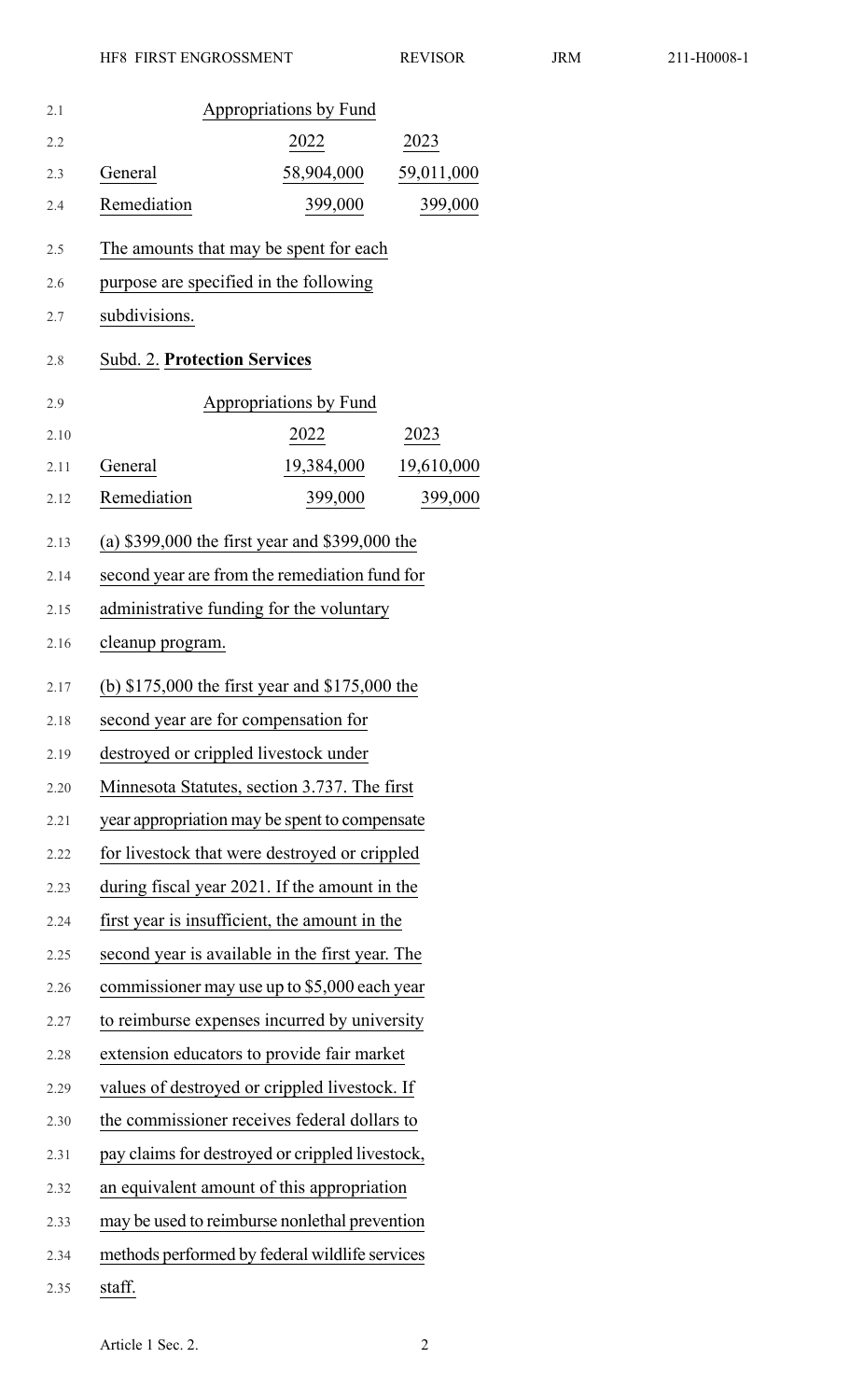| 3.1  | (c) $$155,000$ the first year and $$155,000$ the |
|------|--------------------------------------------------|
| 3.2  | second year are for compensation for crop        |
| 3.3  | damage under Minnesota Statutes, section         |
| 3.4  | 3.7371. If the amount in the first year is       |
| 3.5  | insufficient, the amount in the second year is   |
| 3.6  | available in the first year. The commissioner    |
| 3.7  | may use up to $$10,000$ of the appropriation     |
| 3.8  | each year to reimburse expenses incurred by      |
| 3.9  | the commissioner or the commissioner's           |
| 3.10 | approved agent to investigate and resolve        |
| 3.11 | claims, as well as for costs associated with     |
| 3.12 | training for approved agents. The                |
| 3.13 | commissioner may use up to \$20,000 of the       |
| 3.14 | appropriation each year to make grants to        |
| 3.15 | producers for measures to protect stored crops   |
| 3.16 | from elk damage.                                 |
| 3.17 | If the commissioner determines that claims       |
| 3.18 | made under Minnesota Statutes, section 3.737     |
| 3.19 | or 3.7371, are unusually high, amounts           |
| 3.20 | appropriated for either program may be           |
| 3.21 | transferred to the appropriation for the other   |
| 3.22 | program.                                         |
| 3.23 | (d) $$225,000$ the first year and $$225,000$ the |
| 3.24 | second year are for additional funding for the   |
| 3.25 | noxious weed and invasive plant program.         |
| 3.26 | (e) \$50,000 the first year is for additional    |
| 3.27 | funding for the industrial hemp program for      |
| 3.28 | IT development. This is a onetime                |
| 3.29 | appropriation and is available until June 30,    |
| 3.30 | 2023.                                            |
| 3.31 | (f) $$110,000$ the first year and $$110,000$ the |
| 3.32 | second year are for additional meat and poultry  |
| 3.33 | inspection services. The commissioner is         |
| 3.34 | encouraged to seek inspection waivers,           |
|      |                                                  |

3.35 matching federal dollars, and offer more online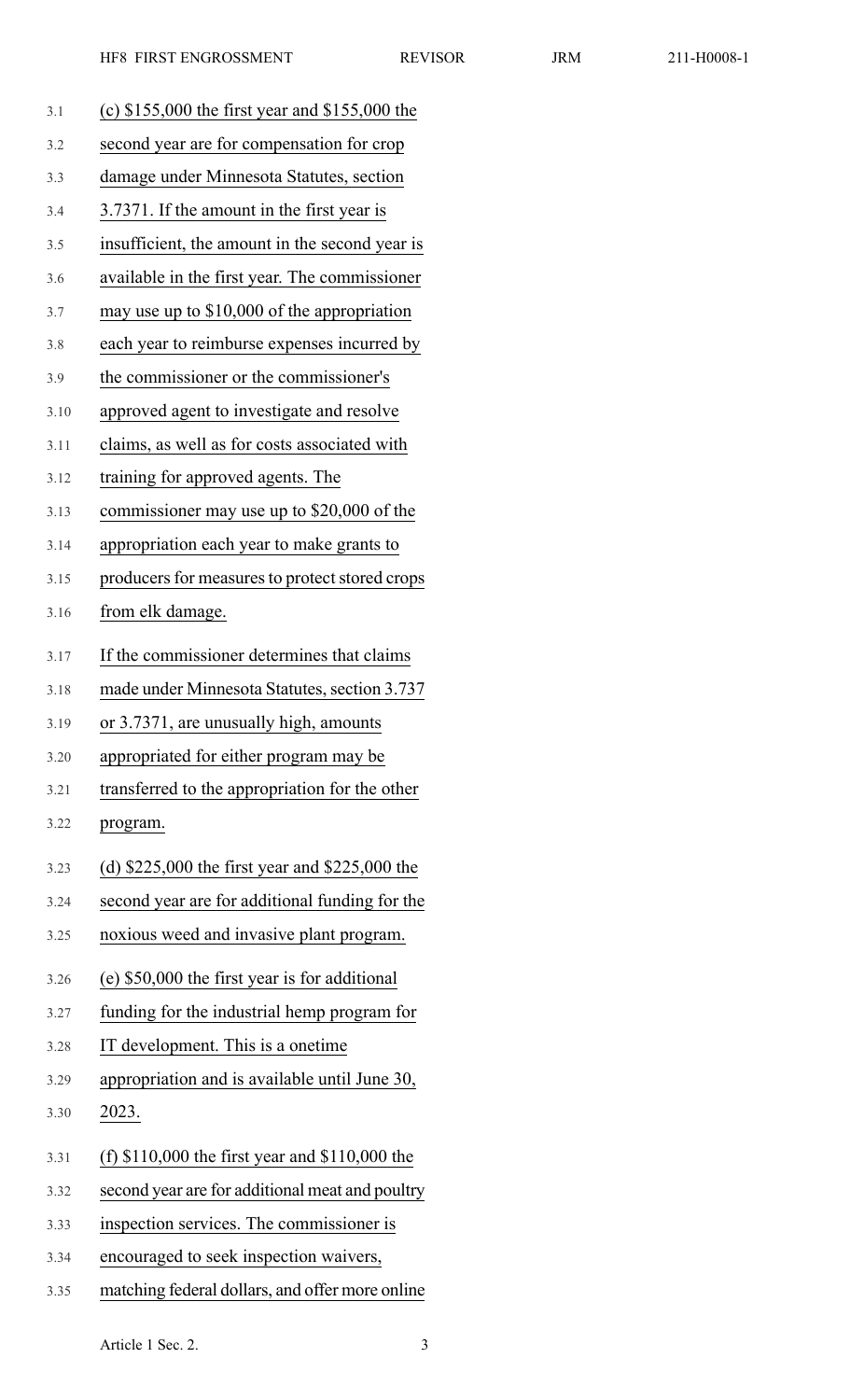| 4.1          | inspections for the purposes under this            |           |           |
|--------------|----------------------------------------------------|-----------|-----------|
| 4.2          | paragraph.                                         |           |           |
| 4.3          | $(g)$ \$825,000 the first year and \$825,000 the   |           |           |
| 4.4          | second year are to replace capital equipment       |           |           |
| 4.5          | in the Department of Agriculture's analytical      |           |           |
| 4.6          | laboratory.                                        |           |           |
| 4.7          | (h) $$274,000$ the first year and $$550,000$ the   |           |           |
| 4.8          | second year are to maintain the current level      |           |           |
| 4.9          | of service delivery.                               |           |           |
| 4.10<br>4.11 | Subd. 3. Agricultural Marketing and<br>Development | 4,200,000 | 4,205,000 |
| 4.12         | (a) $$186,000$ the first year and $$186,000$ the   |           |           |
| 4.13         | second year are for transfer to the Minnesota      |           |           |
| 4.14         | grown account and may be used as grants for        |           |           |
| 4.15         | Minnesota grown promotion under Minnesota          |           |           |
| 4.16         | Statutes, section 17.102. Grants may be made       |           |           |
| 4.17         | for one year. Notwithstanding Minnesota            |           |           |
| 4.18         | Statutes, section 16A.28, the appropriations       |           |           |
| 4.19         | encumbered under contract on or before June        |           |           |
| 4.20         | 30, 2023, for Minnesota grown grants in this       |           |           |
| 4.21         | paragraph are available until June 30, 2025.       |           |           |
| 4.22         | (b) $$50,000$ the first year is to expand          |           |           |
| 4.23         | international marketing opportunities for          |           |           |
| 4.24         | farmers and value-added processors, including      |           |           |
| 4.25         | in-market representation in Taiwan. This is a      |           |           |
| 4.26         | onetime appropriation and is available until       |           |           |
| 4.27         | June 30, 2023.                                     |           |           |
| 4.28         | (c) $$634,000$ the first year and $$634,000$ the   |           |           |
| 4.29         | second year are for continuation of the dairy      |           |           |
| 4.30         | development and profitability enhancement          |           |           |
| 4.31         | programs including dairy profitability teams       |           |           |
| 4.32         | and dairy business planning grants under           |           |           |
| 4.33         | Minnesota Statutes, section 32D.30.                |           |           |
|              |                                                    |           |           |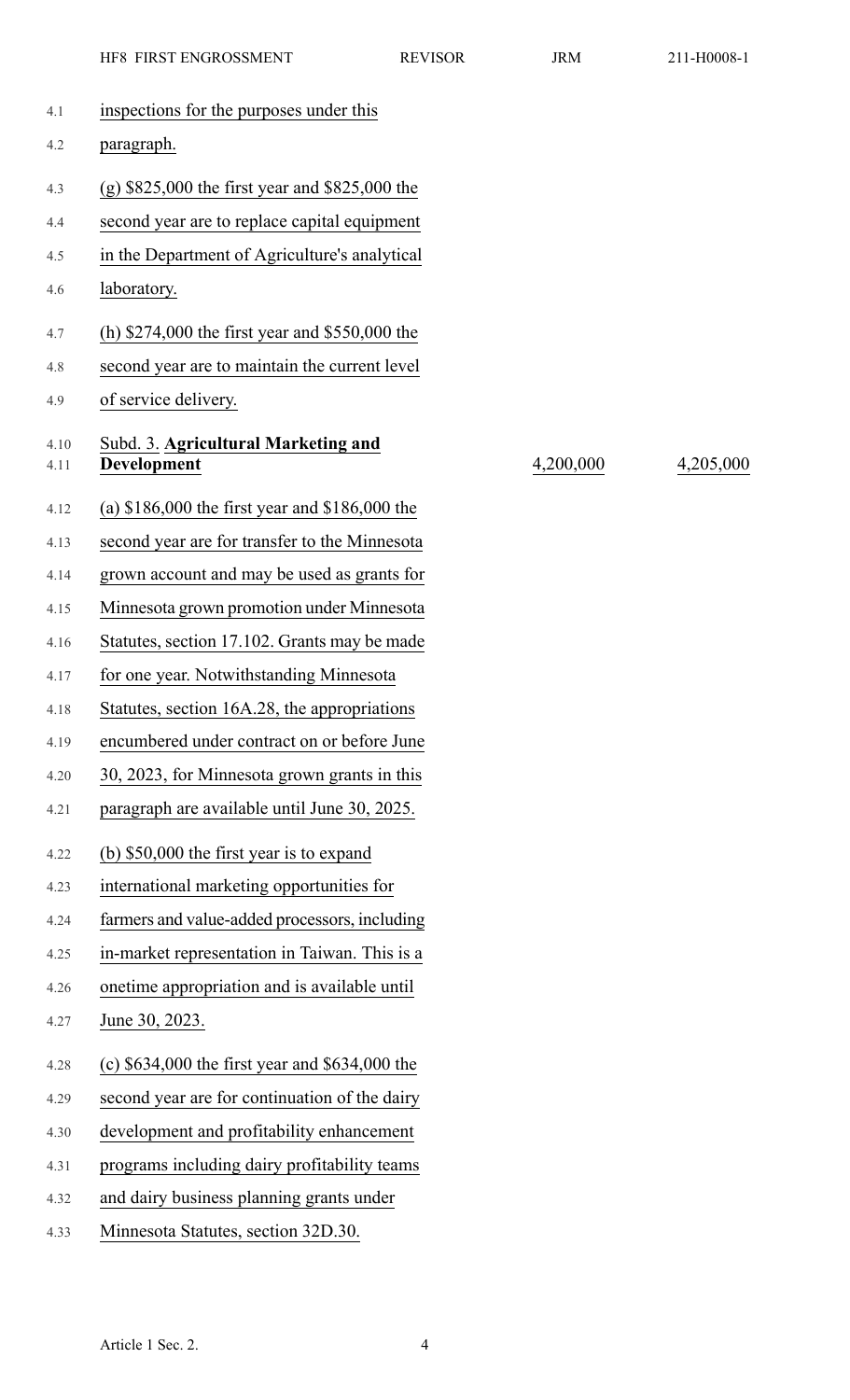25,343,000 25,357,000

| 5.1  | (d) $$50,000$ the first year and $$50,000$ the    |
|------|---------------------------------------------------|
| 5.2  | second year are for additional funding for        |
| 5.3  | mental health outreach and support to farmers     |
| 5.4  | and others in the agricultural community,         |
| 5.5  | including a 24-hour hotline, stigma reduction,    |
| 5.6  | and educational offerings. These are onetime      |
| 5.7  | appropriations.                                   |
| 5.8  | (e) The commissioner may use funds                |
| 5.9  | appropriated in this subdivision for annual       |
| 5.10 | cost-share payments to resident farmers or        |
| 5.11 | entities that sell, process, or package           |
| 5.12 | agricultural products in this state for the costs |
| 5.13 | of organic certification. The commissioner        |
| 5.14 | may allocate these funds for assistance to        |
| 5.15 | persons transitioning from conventional to        |
| 5.16 | organic agriculture.                              |
| 5.17 | (f) $$100,000$ the first year and $$100,000$ the  |
| 5.18 | second year are for the farm safety grant and     |
| 5.19 | outreach programs under Minnesota Statutes,       |
| 5.20 | section 17.1195. These are onetime                |
| 5.21 | appropriations.                                   |
| 5.22 | $(g)$ \$54,000 the first year and \$109,000 the   |
| 5.23 | second year are to maintain the current level     |
| 5.24 | of service delivery.                              |
| 5.25 | Subd. 4. Agriculture, Bioenergy, and Bioproduct   |
| 5.26 | <b>Advancement</b>                                |
| 5.27 | (a) $$9,300,000$ the first year and $$9,300,000$  |
| 5.28 | the second year are for transfer to the           |
| 5.29 | agriculture research, education, extension, and   |
| 5.30 | technology transfer account under Minnesota       |
| 5.31 | Statutes, section 41A.14, subdivision 3. Of       |
| 5.32 | these amounts: at least \$600,000 the first year  |
| 5.33 | and \$600,000 the second year are for the         |
| 5.34 | Minnesota Agricultural Experiment Station's       |

5.35 agriculture rapid response fund under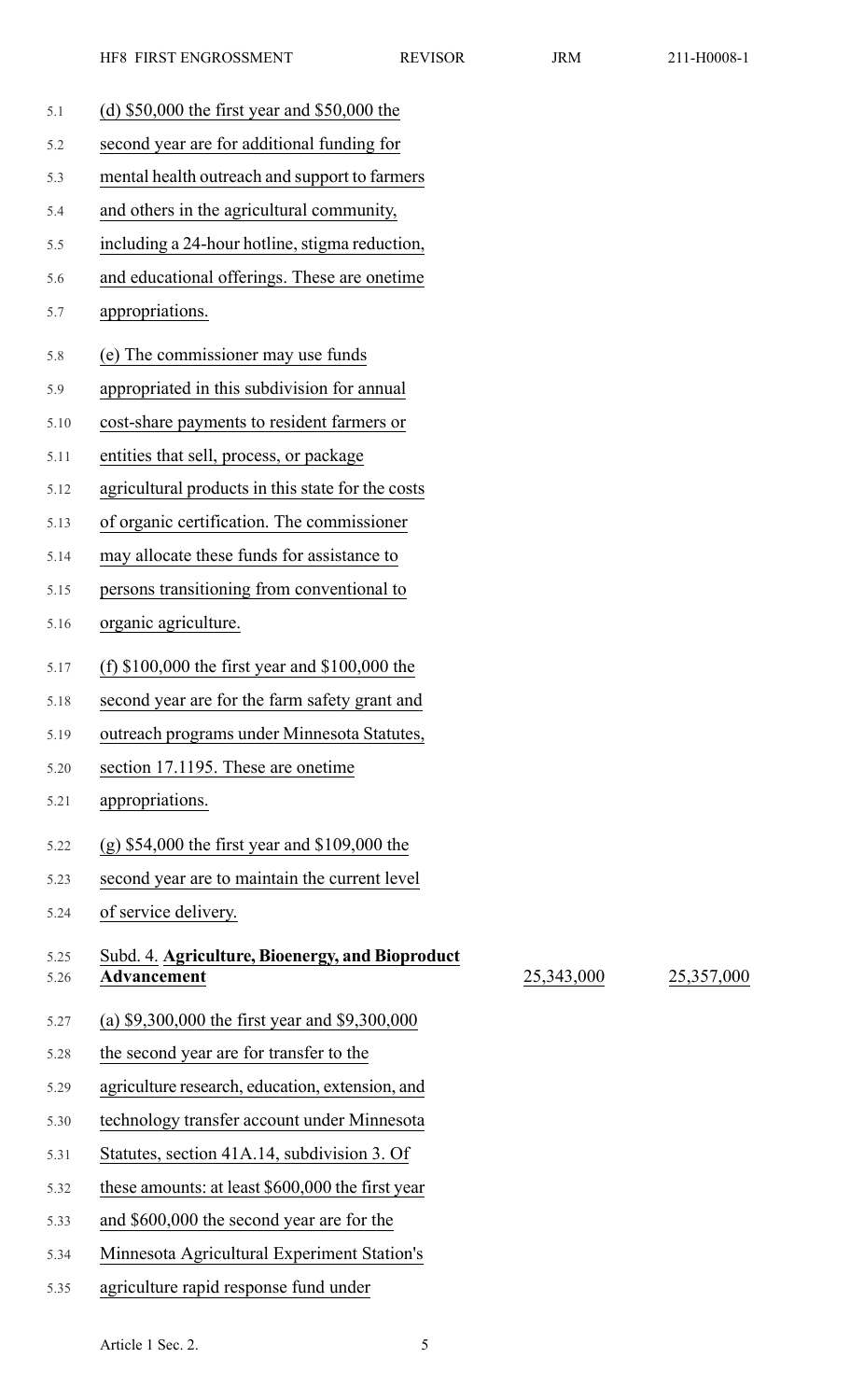| 6.1  | Minnesota Statutes, section 41A.14,                 |
|------|-----------------------------------------------------|
| 6.2  | subdivision 1, clause $(2)$ ; \$2,000,000 the first |
| 6.3  | year and \$2,000,000 the second year are for        |
| 6.4  | grants to the Minnesota Agriculture Education       |
| 6.5  | Leadership Council to enhance agricultural          |
| 6.6  | education with priority given to Farm Business      |
| 6.7  | Management challenge grants; \$350,000 the          |
| 6.8  | first year and \$350,000 the second year are        |
| 6.9  | for potato breeding; and \$450,000 the first        |
| 6.10 | year and \$450,000 the second year are for the      |
| 6.11 | cultivated wild rice breeding project at the        |
| 6.12 | North Central Research and Outreach Center          |
| 6.13 | to include a tenure track/research associate        |
| 6.14 | plant breeder. The commissioner shall transfer      |
| 6.15 | the remaining funds in this appropriation each      |
| 6.16 | year to the Board of Regents of the University      |
| 6.17 | of Minnesota for purposes of Minnesota              |
| 6.18 | Statutes, section 41A.14. Of the amount             |
| 6.19 | transferred to the Board of Regents, up to          |
| 6.20 | \$1,000,000 each year is for research on avian      |
| 6.21 | influenza, salmonella, and other turkey-related     |
| 6.22 | diseases. By January 15, 2023, entities             |
| 6.23 | receiving grants for potato breeding and wild       |
| 6.24 | rice breeding are requested to report to the        |
| 6.25 | chairs and ranking minority members of the          |
| 6.26 | legislative committees with jurisdiction over       |
| 6.27 | agriculture and higher education regarding the      |
| 6.28 | use of the grant money and to provide an            |
| 6.29 | update on the status of research and related        |
| 6.30 | accomplishments.                                    |
| 6.31 | To the extent practicable, money expended           |
| 6.32 | under Minnesota Statutes, section 41A.14,           |
| 6.33 | subdivision 1, clauses $(1)$ and $(2)$ , must       |
| 6.34 | supplement and not supplant existing sources        |
| 6.35 | and levels of funding. The commissioner may         |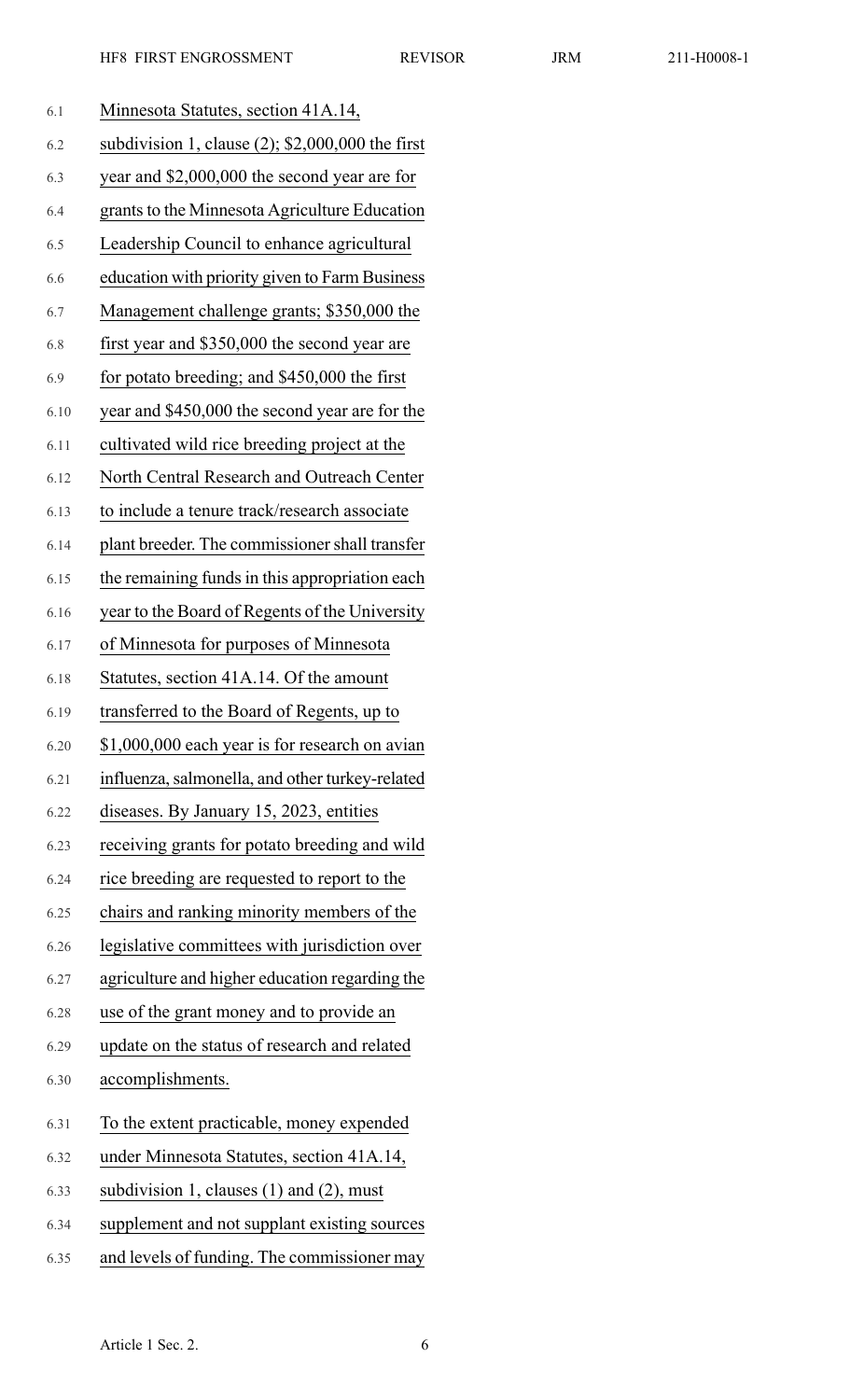|  | 11-H0 |
|--|-------|
|  |       |

| 7.1  | use up to one percent of this appropriation for    |
|------|----------------------------------------------------|
| 7.2  | costs incurred to administer the program.          |
| 7.3  | (b) $$16,028,000$ the first year and $$16,028,000$ |
| 7.4  | the second year are for the agricultural growth,   |
| 7.5  | research, and innovation program under             |
| 7.6  | Minnesota Statutes, section 41A.12. Except         |
| 7.7  | as provided below, the commissioner may            |
| 7.8  | allocate the appropriation each year among         |
| 7.9  | the following areas: facilitating the start-up,    |
| 7.10 | modernization, improvement, or expansion of        |
| 7.11 | livestock operations including beginning and       |
| 7.12 | transitioning livestock operations with            |
| 7.13 | preference given to robotic dairy-milking          |
| 7.14 | equipment; providing funding not to exceed         |
| 7.15 | \$800,000 each year to develop and enhance         |
| 7.16 | farm-to-school markets for Minnesota farmers       |
| 7.17 | by providing more fruits, vegetables, meat,        |
| 7.18 | grain, and dairy for Minnesota children in         |
| 7.19 | school and child care settings including, at the   |
| 7.20 | commissioner's discretion, reimbursing             |
| 7.21 | schools for purchases from local farmers;          |
| 7.22 | assisting value-added agricultural businesses      |
| 7.23 | to begin or expand, to access new markets, or      |
| 7.24 | to diversify, including aquaponics systems;        |
| 7.25 | providing funding not to exceed \$600,000          |
| 7.26 | each year for urban youth agricultural             |
| 7.27 | education or urban agriculture community           |
| 7.28 | development of which \$10,000 each year is         |
| 7.29 | for transfer to the emerging farmer account        |
| 7.30 | under Minnesota Statutes, section 17.055,          |
| 7.31 | subdivision 1a; providing funding not to           |
| 7.32 | exceed \$450,000 each year for the good food       |
| 7.33 | access program under Minnesota Statutes,           |
| 7.34 | section 17.1017; facilitating the start-up,        |
| 7.35 | modernization, or expansion of other               |
| 7.36 | beginning and transitioning farms including        |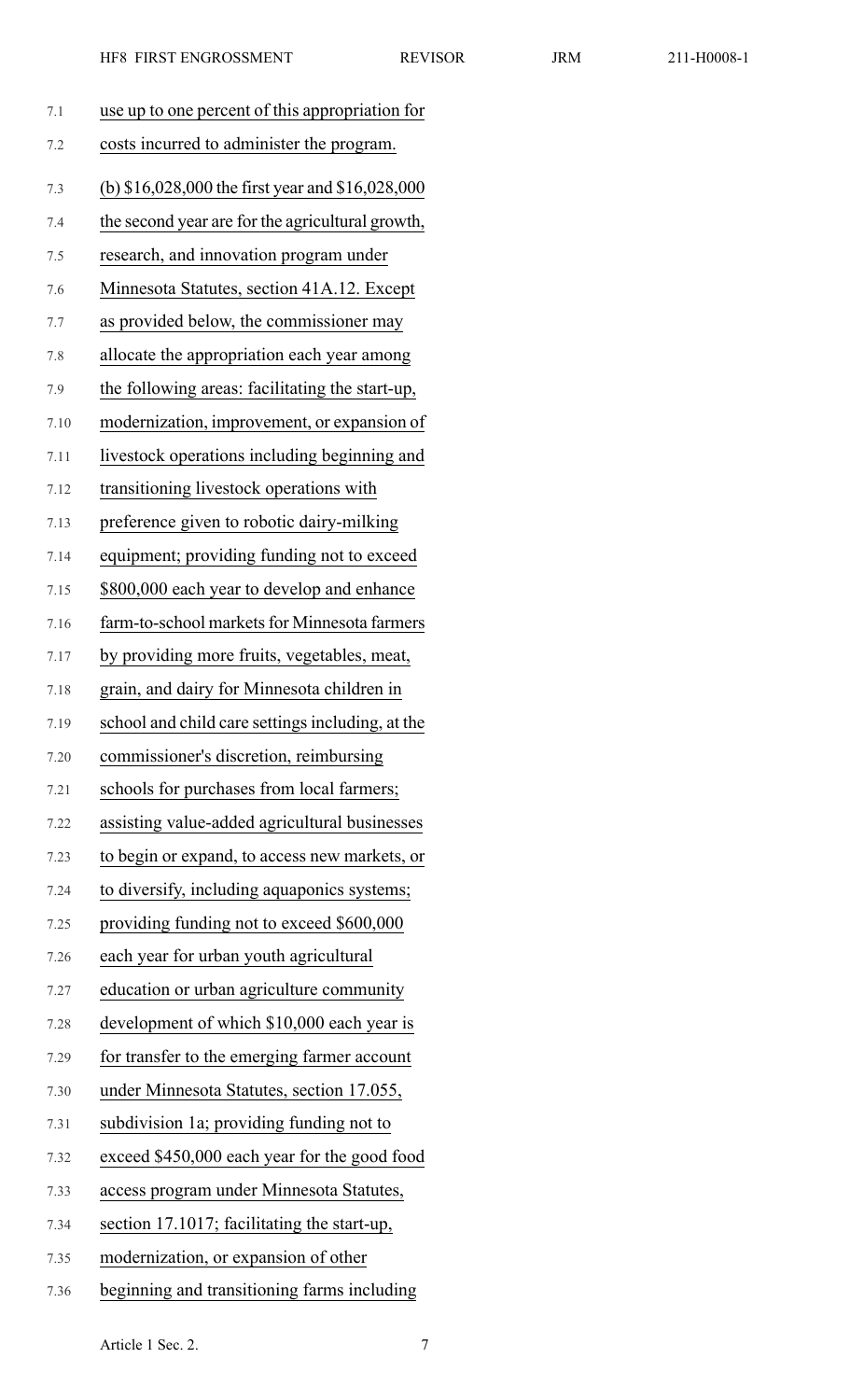| 211-I |  |
|-------|--|
|       |  |
|       |  |

| 8.1  | by providing loans under Minnesota Statutes,      |
|------|---------------------------------------------------|
| 8.2  | section 41B.056; sustainable agriculture          |
| 8.3  | on-farm research and demonstration;               |
| 8.4  | development or expansion of food hubs and         |
| 8.5  | other alternative community-based food            |
| 8.6  | distribution systems; enhancing renewable         |
| 8.7  | energy infrastructure and use; crop research;     |
| 8.8  | Farm Business Management tuition assistance;      |
| 8.9  | and good agricultural practices and good          |
| 8.10 | handling practices certification assistance. The  |
| 8.11 | commissioner may use up to 6.5 percent of         |
| 8.12 | this appropriation for costs incurred to          |
| 8.13 | administer the program.                           |
| 8.14 | Of the amount appropriated for the agricultural   |
| 8.15 | growth, research, and innovation program          |
| 8.16 | under Minnesota Statutes, section 41A.12:         |
| 8.17 | $(1)$ \$1,000,000 the first year and \$1,000,000  |
| 8.18 | the second year are for distribution in equal     |
| 8.19 | amounts to each of the state's county fairs to    |
| 8.20 | preserve and promote Minnesota agriculture;       |
| 8.21 | $(2)$ \$4,500,000 the first year and \$4,500,000  |
| 8.22 | the second year are for incentive payments        |
| 8.23 | under Minnesota Statutes, sections 41A.16,        |
| 8.24 | 41A.17, 41A.18, and 41A.20. Notwithstanding       |
| 8.25 | Minnesota Statutes, section 16A.28, the first     |
| 8.26 | year appropriation is available until June 30,    |
| 8.27 | 2023, and the second year appropriation is        |
| 8.28 | available until June 30, 2024. If this            |
| 8.29 | appropriation exceeds the total amount for        |
| 8.30 | which all producers are eligible in a fiscal      |
| 8.31 | year, the balance of the appropriation is         |
| 8.32 | available for other purposes under this           |
| 8.33 | paragraph;                                        |
| 8.34 | (3) \$3,000,000 the first year and \$3,000,000    |
| 8.35 | the second year are for grants that enable retail |

Article 1 Sec. 2. 8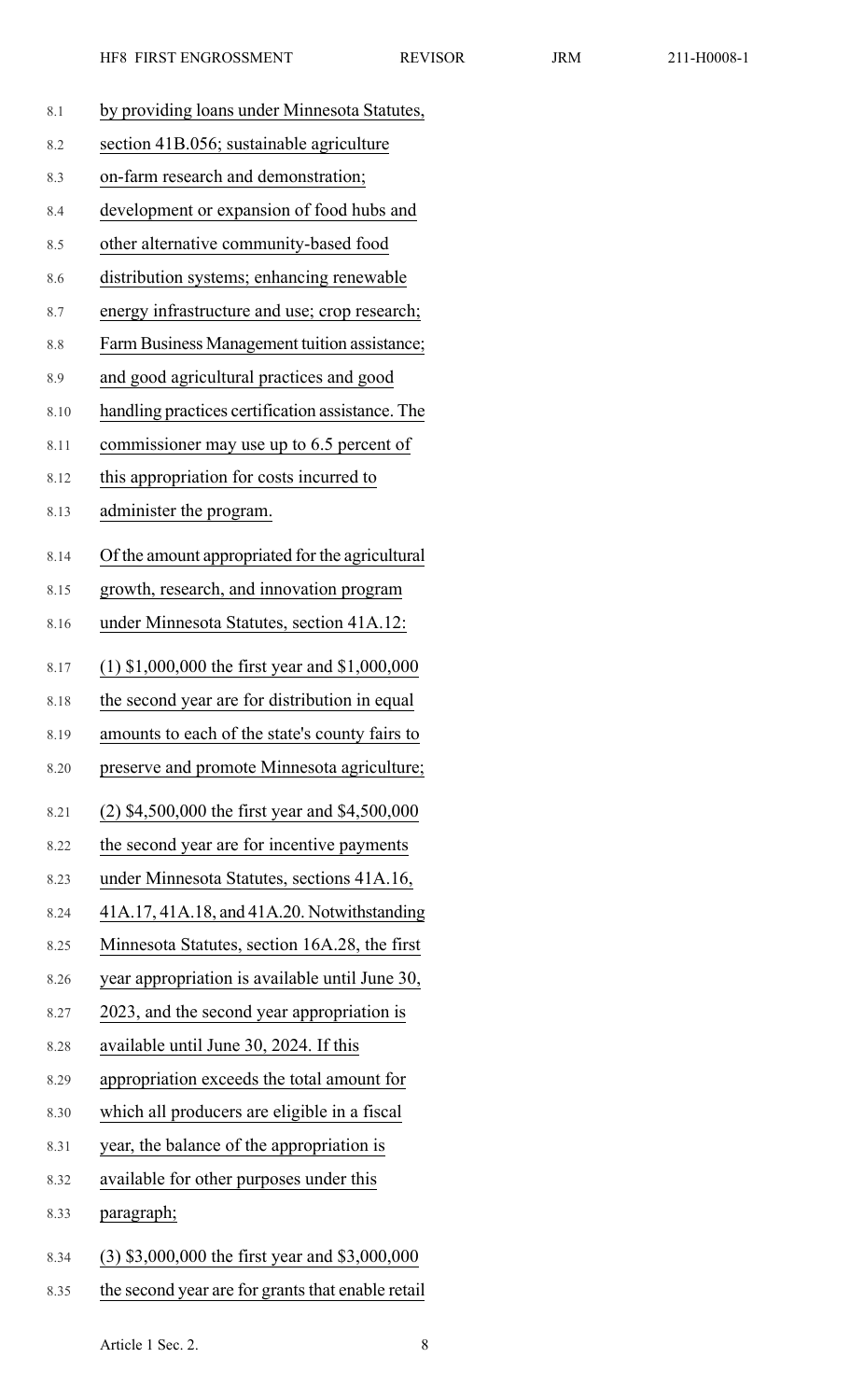| 9.1  | petroleum dispensers, fuel storage tanks, and     |
|------|---------------------------------------------------|
| 9.2  | other equipment to dispense biofuels to the       |
| 9.3  | public in accordance with the biofuel             |
| 9.4  | replacement goals established under               |
| 9.5  | Minnesota Statutes, section 239.7911. A retail    |
| 9.6  | petroleum dispenser selling petroleum for use     |
| 9.7  | in spark ignition engines for vehicle model       |
| 9.8  | years after 2000 is eligible for grant money      |
| 9.9  | under this clause if the retail petroleum         |
| 9.10 | dispenser has no more than 10 retail petroleum    |
| 9.11 | dispensing sites and each site is located in      |
| 9.12 | Minnesota. The grant money must be used to        |
| 9.13 | replace or upgrade equipment that does not        |
| 9.14 | have the ability to be certified for E25. A grant |
| 9.15 | award must not exceed 65 percent of the cost      |
| 9.16 | of the appropriate technology. A grant award      |
| 9.17 | must not exceed \$200,000 per station. The        |
| 9.18 | commissioner must cooperate with biofuel          |
| 9.19 | stakeholders in the implementation of the grant   |
| 9.20 | program. The commissioner, in cooperation         |
| 9.21 | with any economic or community development        |
| 9.22 | financial institution and any other entity with   |
| 9.23 | which it contracts, must submit a report on the   |
| 9.24 | biofuels infrastructure financial assistance      |
| 9.25 | program by January 15 of each year to the         |
| 9.26 | chairs and ranking minority members of the        |
| 9.27 | legislative committees and divisions with         |
| 9.28 | jurisdiction over agriculture policy and          |
| 9.29 | finance. The annual report must include but       |
| 9.30 | not be limited to a summary of the following      |
| 9.31 | metrics: (i) the number and types of projects     |
| 9.32 | financed; (ii) the amount of dollars leveraged    |
| 9.33 | or matched per project; (iii) the geographic      |
| 9.34 | distribution of financed projects; (iv) any       |
| 9.35 | market expansion associated with upgraded         |
| 9.36 | infrastructure; (v) the demographics of the       |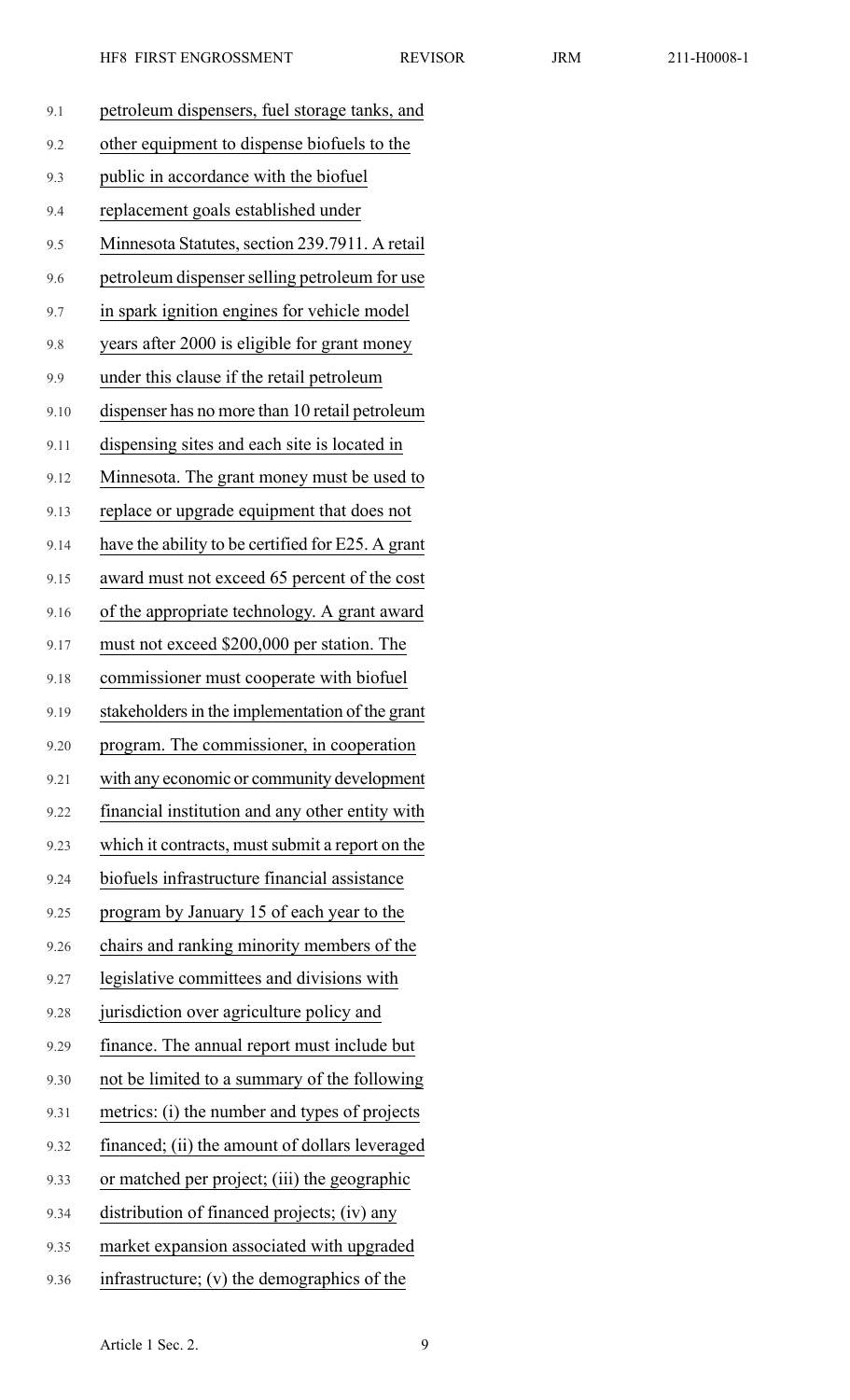| 10.1  | areas served; (vi) the costs of the program;     |
|-------|--------------------------------------------------|
| 10.2  | and (vii) the number of grants to                |
| 10.3  | minority-owned or female-owned businesses;       |
| 10.4  | $(4)$ \$750,000 the first year and \$750,000 the |
| 10.5  | second year are for grants to facilitate the     |
| 10.6  | start-up, modernization, or expansion of meat,   |
| 10.7  | poultry, egg, and milk processing facilities. A  |
| 10.8  | grant award under this clause must not exceed    |
| 10.9  | \$200,000. Any unencumbered balance at the       |
| 10.10 | end of the second year does not cancel until     |
| 10.11 | June 30, 2024, and may be used for other         |
| 10.12 | purposes under this paragraph. The               |
| 10.13 | appropriations under this clause are onetime;    |
| 10.14 | and                                              |
| 10.15 | $(5)$ \$1,400,000 the first year and \$1,400,000 |
| 10.16 | the second year are for livestock investment     |
| 10.17 | grants under Minnesota Statutes, section         |
| 10.18 | 17.118. Any unencumbered balance at the end      |
| 10.19 | of the second year does not cancel until June    |
| 10.20 | 30, 2024, and may be used for other purposes     |
| 10.21 | under this paragraph. The appropriations under   |
| 10.22 | this clause are onetime.                         |
| 10.23 | Notwithstanding Minnesota Statutes, section      |
| 10.24 | 16A.28, any unencumbered balance does not        |
| 10.25 | cancel at the end of the first year and is       |
| 10.26 | available for the second year, and               |
| 10.27 | appropriations encumbered under contract on      |
| 10.28 | or before June 30, 2023, for agricultural        |
| 10.29 | growth, research, and innovation grants are      |
| 10.30 | available until June 30, 2026.                   |
| 10.31 | The base amount for the agricultural growth,     |
| 10.32 | research, and innovation program is              |
| 10.33 | \$16,053,000 in fiscal year 2024 and             |
| 10.34 | $$16,053,000$ in fiscal year 2025, and includes  |
| 10.35 | funding for incentive payments under             |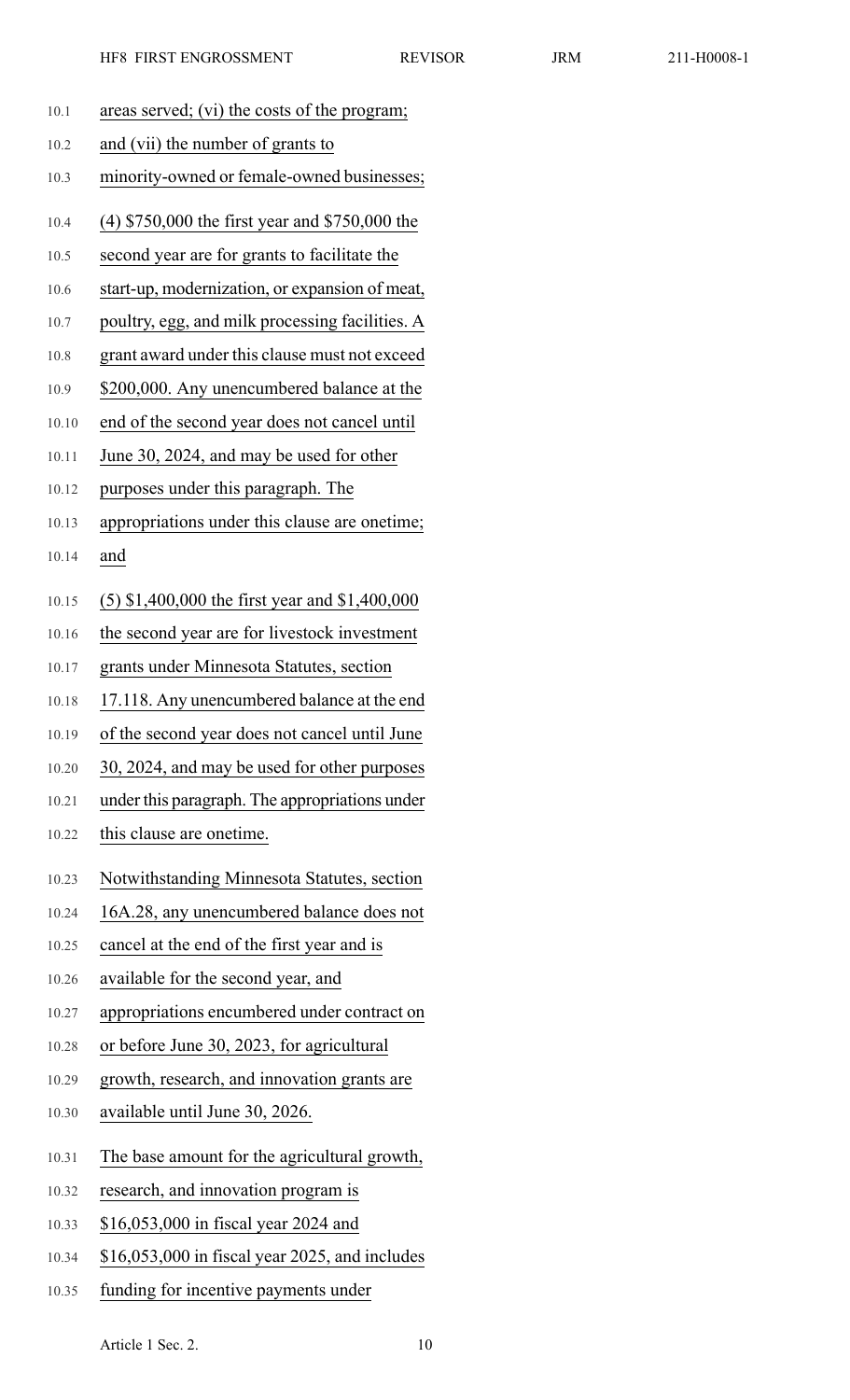|              | HF8 FIRST ENGROSSMENT                               | <b>REVISOR</b> | <b>JRM</b> | 211-H0008-1 |
|--------------|-----------------------------------------------------|----------------|------------|-------------|
| 11.1         | Minnesota Statutes, sections 41A.16, 41A.17,        |                |            |             |
| 11.2         | 41A.18, and 41A.20.                                 |                |            |             |
| 11.3         | (c) $$15,000$ the first year and $$29,000$ the      |                |            |             |
| 11.4         | second year are to maintain the current level       |                |            |             |
| 11.5         | of service delivery.                                |                |            |             |
| 11.6<br>11.7 | Subd. 5. Administration and Financial<br>Assistance |                | 9,977,000  | 9,839,000   |
| 11.8         | (a) $$474,000$ the first year and $$474,000$ the    |                |            |             |
| 11.9         | second year are for payments to county and          |                |            |             |
| 11.10        | district agricultural societies and associations    |                |            |             |
| 11.11        | under Minnesota Statutes, section 38.02,            |                |            |             |
| 11.12        | subdivision 1. Aid payments to county and           |                |            |             |
| 11.13        | district agricultural societies and associations    |                |            |             |
| 11.14        | shall be disbursed no later than July 15 of each    |                |            |             |
| 11.15        | year. These payments are the amount of aid          |                |            |             |
| 11.16        | from the state for an annual fair held in the       |                |            |             |
| 11.17        | previous calendar year.                             |                |            |             |
| 11.18        | (b) \$387,000 the first year and \$337,000 the      |                |            |             |
| 11.19        | second year are for farm advocate services.         |                |            |             |
| 11.20        | Of these amounts, \$100,000 the first year and      |                |            |             |
| 11.21        | \$50,000 the second year are for a pilot            |                |            |             |
| 11.22        | program creating farmland access teams to           |                |            |             |
| 11.23        | provide technical assistance to potential           |                |            |             |
| 11.24        | beginning farmers. The farmland access teams        |                |            |             |
| 11.25        | must assist existing farmers and beginning          |                |            |             |
| 11.26        | farmers on transitioning farm ownership and         |                |            |             |
| 11.27        | operation. Services provided by teams may           |                |            |             |
| 11.28        | include but are not limited to providing            |                |            |             |
| 11.29        | mediation assistance, designing contracts,          |                |            |             |
| 11.30        | financial planning, tax preparation, estate         |                |            |             |
| 11.31        | planning, and housing assistance. Of this           |                |            |             |
| 11.32        | amount for farm transitions, up to \$50,000 the     |                |            |             |
| 11.33        | first year may be used to upgrade the               |                |            |             |
| 11.34        | Minnesota FarmLink web application that             |                |            |             |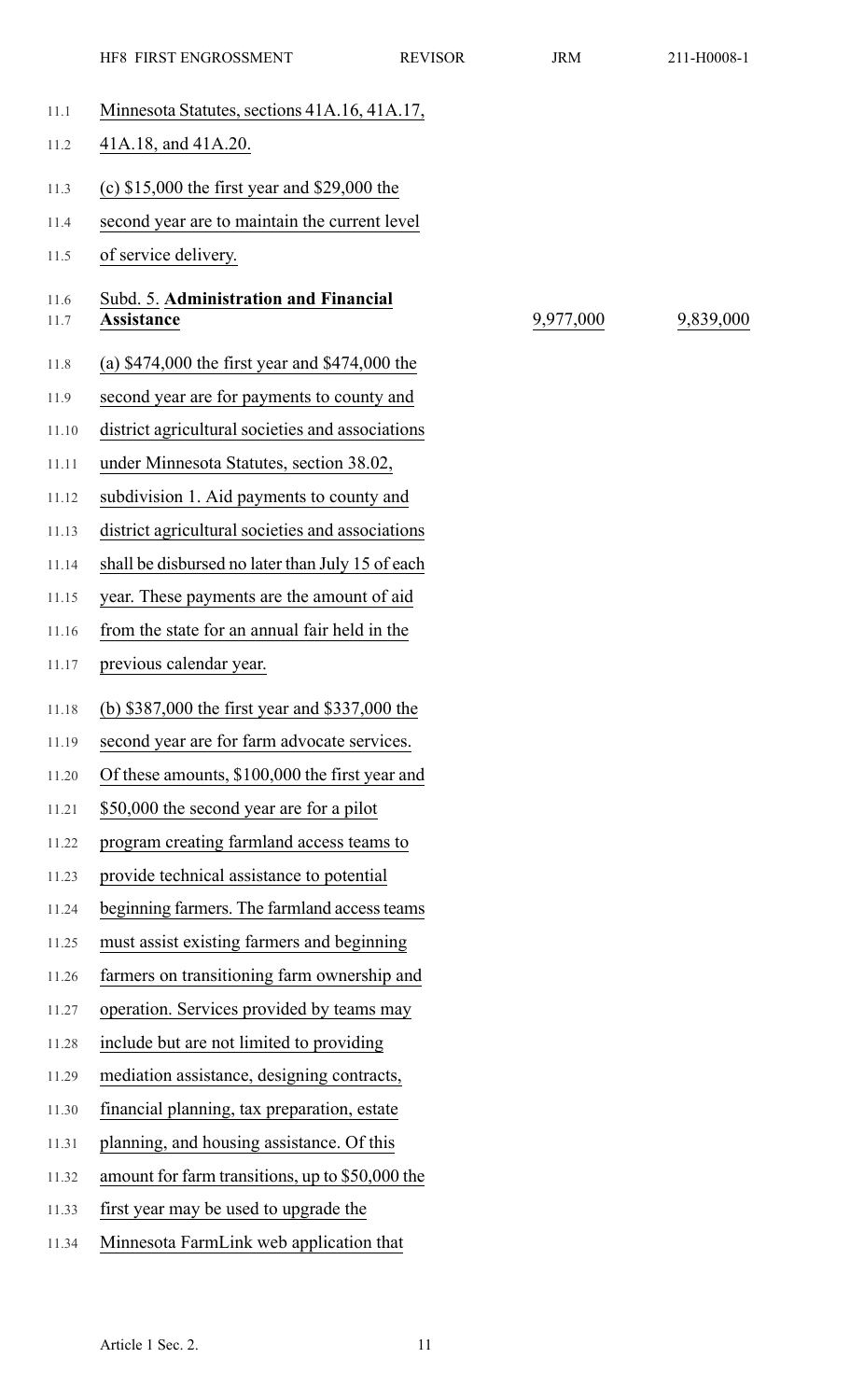|       | LILO LIIVOI EIJAAAOOOMEIJI<br>LL V IC            |
|-------|--------------------------------------------------|
| 12.1  | connects farmers looking for land with farmers   |
| 12.2  | looking to transition their land.                |
| 12.3  | (c) $$47,000$ the first year and $$47,000$ the   |
| 12.4  | second year are for grants to the Northern       |
| 12.5  | Crops Institute that may be used to purchase     |
| 12.6  | equipment. These are onetime appropriations.     |
| 12.7  | (d) $$238,000$ the first year and $$238,000$ the |
| 12.8  | second year are for transfer to the Board of     |
| 12.9  | Trustees of the Minnesota State Colleges and     |
| 12.10 | Universities for statewide mental health         |
| 12.11 | counseling support to farm families and          |
| 12.12 | business operators through the Minnesota State   |
| 12.13 | Agricultural Centers of Excellence. South        |
| 12.14 | Central College and Central Lakes College        |
| 12.15 | shall serve as the fiscal agents.                |
| 12.16 | (e) $$1,700,000$ the first year and $$1,700,000$ |
| 12.17 | the second year are for grants to Second         |
| 12.18 | Harvest Heartland on behalf of Minnesota's       |
| 12.19 | six Feeding America food banks for the           |
| 12.20 | following:                                       |
| 12.21 | $(1)$ to purchase milk for distribution to       |
| 12.22 | Minnesota's food shelves and other charitable    |
| 12.23 | organizations that are eligible to receive food  |
| 12.24 | from the food banks. Milk purchased under        |
| 12.25 | the grants must be acquired from Minnesota       |
| 12.26 | milk processors and based on low-cost bids.      |
| 12.27 | The milk must be allocated to each Feeding       |
| 12.28 | America food bank serving Minnesota              |
| 12.29 | according to the formula used in the             |
| 12.30 | distribution of United States Department of      |
| 12.31 | Agriculture commodities under The                |
| 12.32 | <b>Emergency Food Assistance Program. Second</b> |
| 12.33 | Harvest Heartland may enter into contracts or    |

Article 1 Sec. 2. 12

12.34 agreements with food banks for shared funding

12.35 or reimbursement of the direct purchase of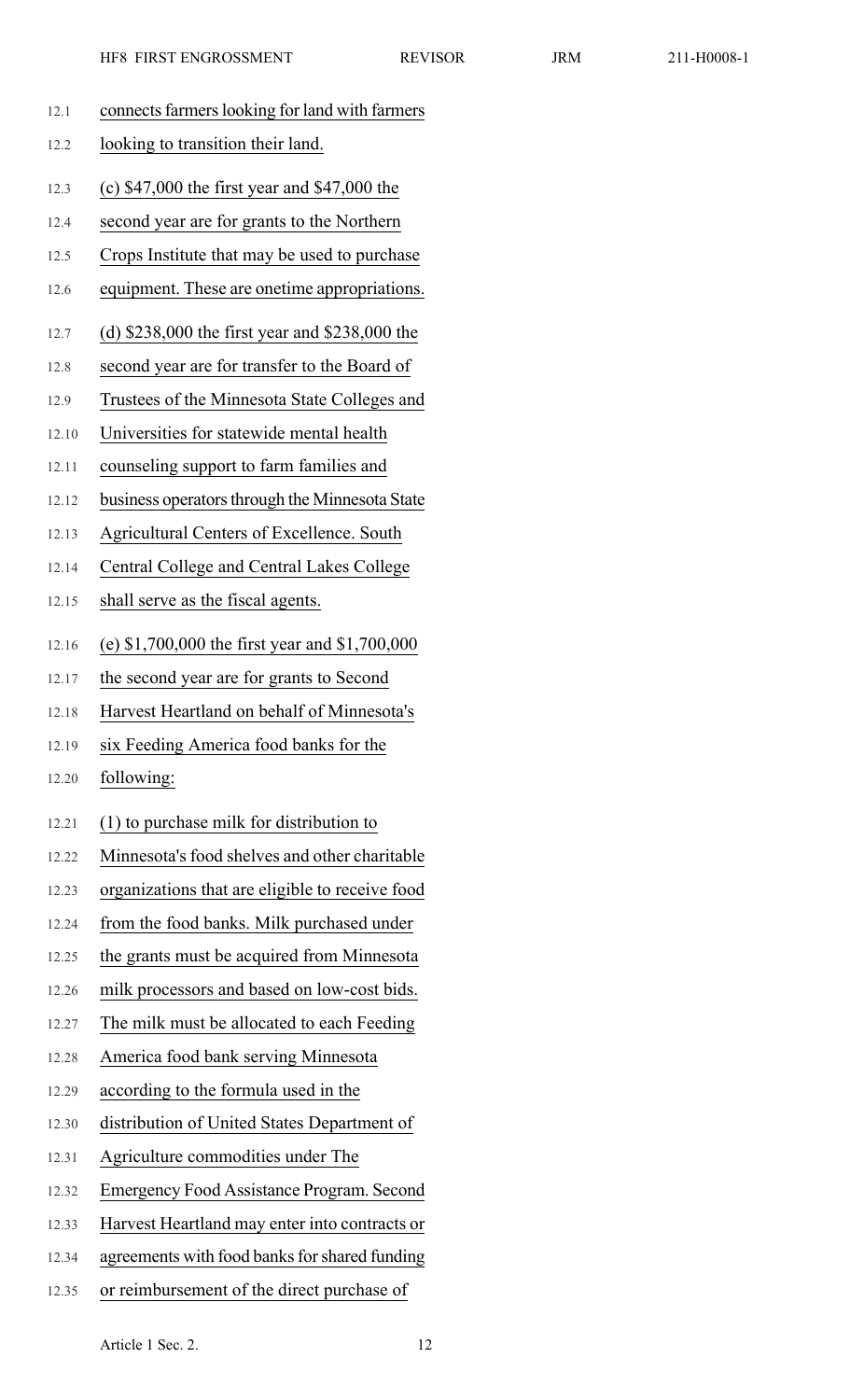| 13.1  | milk. Each food bank that receives funding        |
|-------|---------------------------------------------------|
| 13.2  | under this clause may use up to two percent       |
| 13.3  | for administrative expenses;                      |
| 13.4  | (2) to compensate agricultural producers and      |
| 13.5  | processors for costs incurred to harvest and      |
| 13.6  | package for transfer surplus fruits, vegetables,  |
| 13.7  | and other agricultural commodities that would     |
| 13.8  | otherwise go unharvested, be discarded, or        |
| 13.9  | sold in a secondary market. Surplus               |
| 13.10 | commodities must be distributed statewide to      |
| 13.11 | food shelves and other charitable organizations   |
| 13.12 | that are eligible to receive food from the food   |
| 13.13 | banks. Surplus food acquired under this clause    |
| 13.14 | must be from Minnesota producers and              |
| 13.15 | processors. Second Harvest Heartland may          |
| 13.16 | use up to 15 percent of each grant awarded        |
| 13.17 | under this clause for administrative and          |
| 13.18 | transportation expenses; and                      |
| 13.19 | (3) to purchase and distribute protein products,  |
| 13.20 | including but not limited to pork, poultry, beef, |
| 13.21 | dry legumes, cheese, and eggs to Minnesota's      |
| 13.22 | food shelves and other charitable organizations   |
| 13.23 | that are eligible to receive food from the food   |
| 13.24 | banks. Second Harvest Heartland may use up        |
| 13.25 | to two percent of each grant awarded under        |
| 13.26 | this clause for administrative expenses. Protein  |
| 13.27 | products purchased under the grants must be       |
| 13.28 | acquired from Minnesota processors and            |
| 13.29 | producers.                                        |
| 13.30 | Of the amount appropriated under this             |
| 13.31 | paragraph, at least \$600,000 each year must      |
| 13.32 | be allocated under clause (1). Notwithstanding    |
| 13.33 | Minnesota Statutes, section 16A.28, any           |
| 13.34 | unencumbered balance the first year does not      |
| 13.35 | cancel and is available in the second year.       |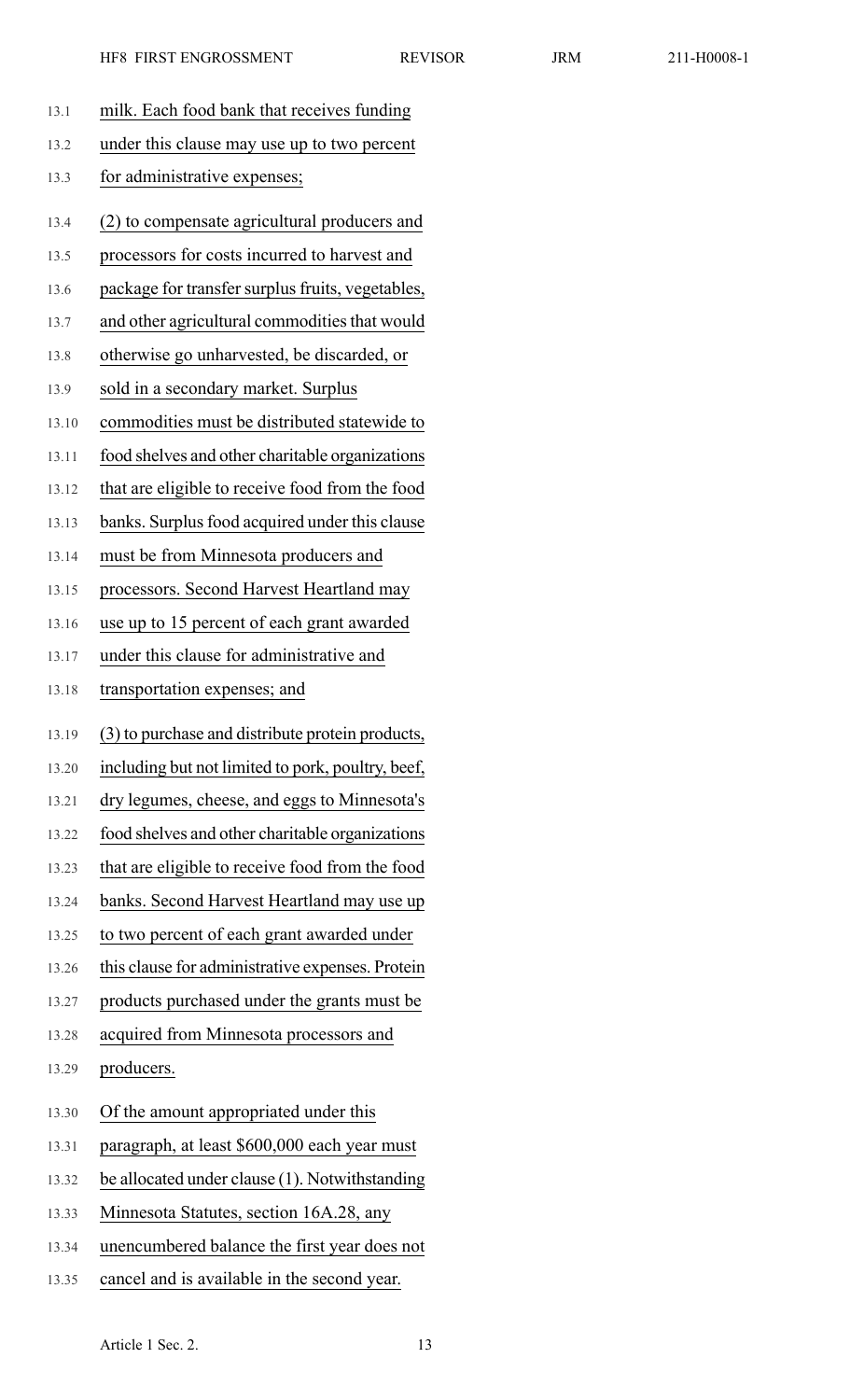| 14.1  | Second Harvest Heartland must submit             |
|-------|--------------------------------------------------|
| 14.2  | quarterly reports to the commissioner and the    |
| 14.3  | chairs and ranking minority members of the       |
| 14.4  | legislative committees with jurisdiction over    |
| 14.5  | agriculture finance in the form prescribed by    |
| 14.6  | the commissioner. The reports must include       |
| 14.7  | but are not limited to information on the        |
| 14.8  | expenditure of funds, the amount of milk or      |
| 14.9  | other commodities purchased, and the             |
| 14.10 | organizations to which this food was             |
| 14.11 | distributed.                                     |
| 14.12 | (f) $$250,000$ the first year and $$250,000$ the |
| 14.13 | second year are for grants to the Minnesota      |
| 14.14 | <b>Agricultural Education and Leadership</b>     |
| 14.15 | Council for programs of the council under        |
| 14.16 | Minnesota Statutes, chapter 41D.                 |
|       | $(g)$ \$1,437,000 the first year and \$1,437,000 |
| 14.17 | the second year are for transfer to the          |
| 14.18 | agricultural and environmental revolving loan    |
| 14.19 | account established under Minnesota Statutes,    |
| 14.20 |                                                  |
| 14.21 | section 17.117, subdivision 5a, for low-interest |
| 14.22 | loans under Minnesota Statutes, section          |
| 14.23 | 17.117. The base for appropriations under this   |
| 14.24 | paragraph in fiscal year 2024 and thereafter     |
| 14.25 | is $$1,425,000$ . The commissioner must          |
| 14.26 | examine how the department could use up to       |
| 14.27 | one-third of the amount transferred to the       |
| 14.28 | agricultural and environmental revolving loan    |
| 14.29 | account under this paragraph to award grants     |
| 14.30 | to rural landowners to replace septic systems    |
| 14.31 | that inadequately protect groundwater. No        |
| 14.32 | later than February 1, 2022, the commissioner    |
|       |                                                  |
| 14.33 | must report to the legislative committees with   |
| 14.34 | jurisdiction over agriculture finance and        |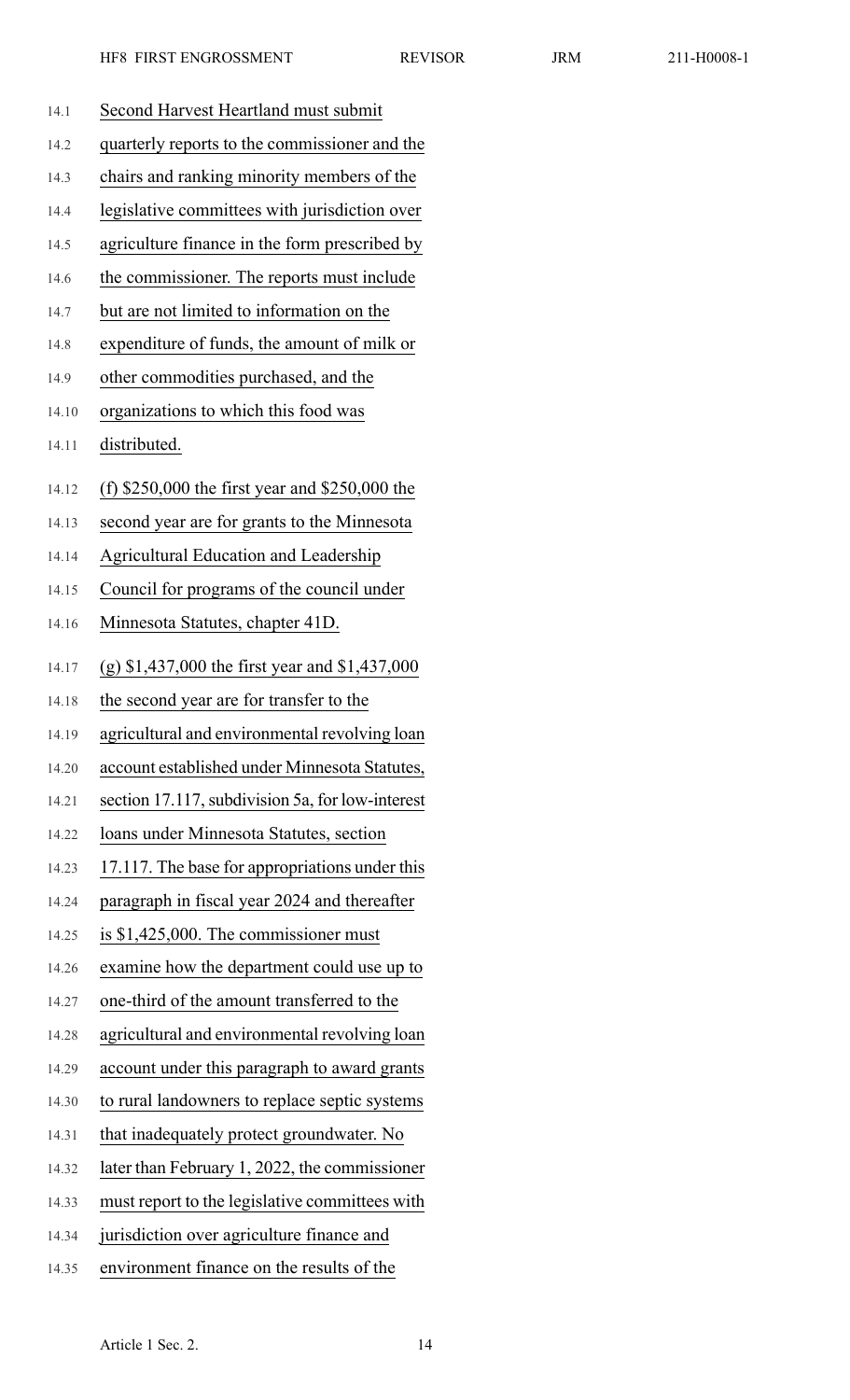| 15.1  | examination required under this paragraph.          |
|-------|-----------------------------------------------------|
| 15.2  | The commissioner's report may include other         |
| 15.3  | funding sources for septic system replacement       |
| 15.4  | that are available to rural landowners.             |
| 15.5  | (h) \$150,000 the first year and \$150,000 the      |
| 15.6  | second year are for grants to the Center for        |
| 15.7  | Rural Policy and Development. These are             |
| 15.8  | onetime appropriations.                             |
| 15.9  | $(i)$ \$150,000 the first year is to provide grants |
| 15.10 | to Central Lakes College for the purposes of        |
| 15.11 | designing, building, and offering credentials       |
| 15.12 | in the area of meat cutting and butchery that       |
| 15.13 | align with industry needs as advised by local       |
| 15.14 | industry advisory councils. Notwithstanding         |
| 15.15 | Minnesota Statutes, section 16A.28, any             |
| 15.16 | unencumbered balance does not cancel at the         |
| 15.17 | end of the first year and is available for the      |
| 15.18 | second year. The commissioner may only              |
| 15.19 | award a grant under this paragraph if the grant     |
| 15.20 | is matched by a like amount from another            |
| 15.21 | funding source. The commissioner must seek          |
| 15.22 | matching dollars from Minnesota State               |
| 15.23 | Colleges and Universities or other entities.        |
| 15.24 | The appropriation is onetime and is available       |
| 15.25 | until June 30, 2024. Any money remaining on         |
| 15.26 | June 30, 2024, must be transferred to the           |
| 15.27 | agricultural growth, research, and innovation       |
| 15.28 | program under Minnesota Statutes, section           |
| 15.29 | 41A.12, and is available until June 30, 2025.       |
| 15.30 | Grants may be used for costs including but          |
| 15.31 | not limited to:                                     |
| 15.32 | (1) facility renovation to accommodate meat         |
| 15.33 | cutting;                                            |
| 15.34 | (2) curriculum design and approval from the         |

15.35 Higher Learning Commission;

Article 1 Sec. 2. 15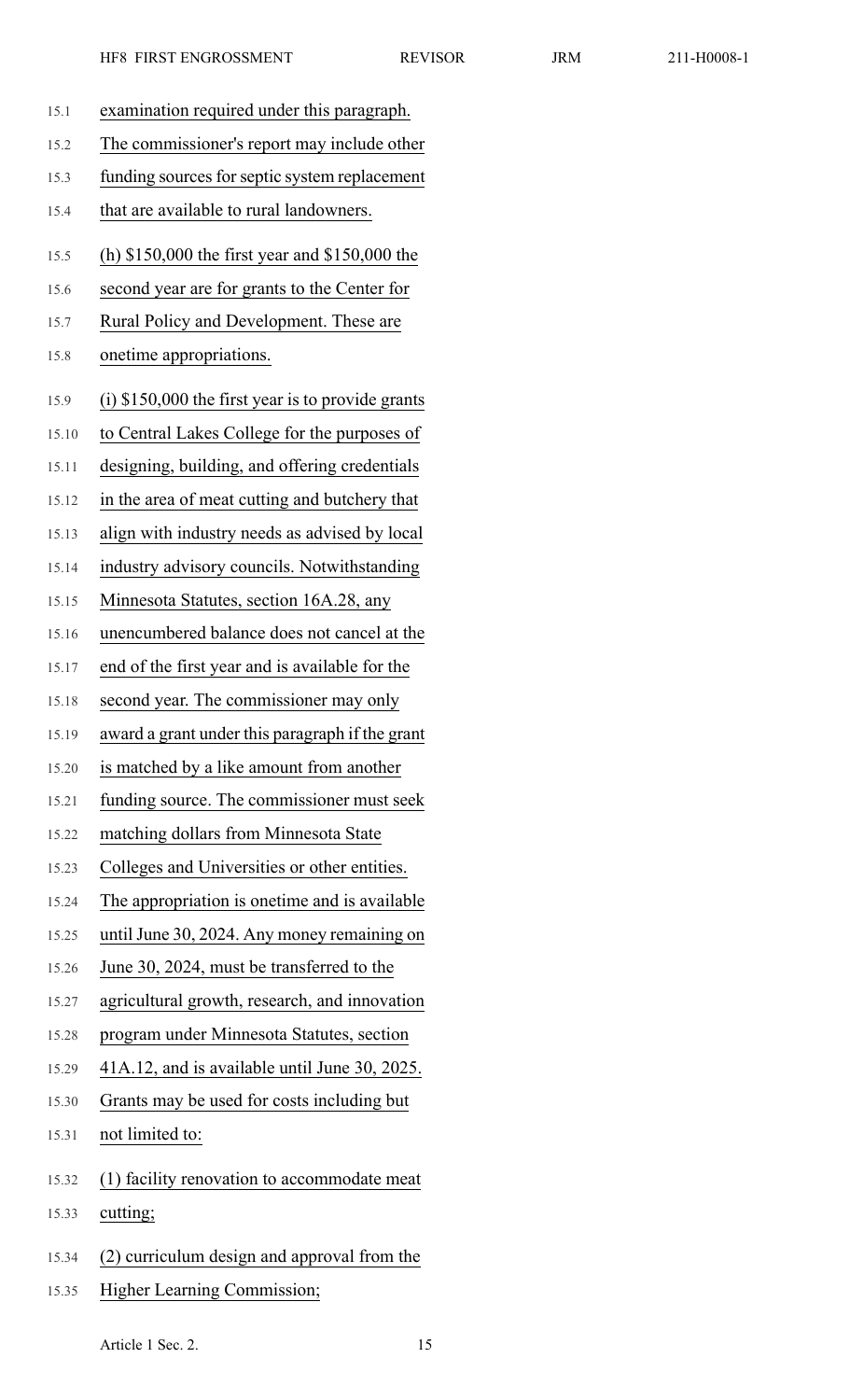16.1 (3) program operational start-up costs; 16.2 (4) equipment required for a meat cutting 16.3 program; and 16.4 (5) meat handling start-up costs in regard to 16.5 meat access and market channel building. 16.6 No later than January 15, 2023, Central Lakes 16.7 College must submit a report outlining the use 16.8 of grant money to the chairs and ranking 16.9 minority members of the legislative 16.10 committees and divisions with jurisdiction 16.11 over agriculture and higher education. 16.12 (j) \$2,000 the first year is for grants to the 16.13 Minnesota State Poultry Association. This is 16.14 a onetime appropriation. Notwithstanding 16.15 Minnesota Statutes, section 16A.28, any 16.16 unencumbered balance does not cancel at the 16.17 end of the first year and is available for the 16.18 second year. 16.19 (k) \$17,000 the first year and \$17,000 the 16.20 second year are for grants to the Minnesota 16.21 State Horticultural Society. These are onetime 16.22 appropriations. 16.23 (l) \$18,000 the first year and \$18,000 the 16.24 second year are for grants to the Minnesota 16.25 Livestock Breeders Association. These are 16.26 onetime appropriations. 16.27 (m) The commissioner shall continue to 16.28 increase connections with ethnic minority and 16.29 immigrant farmers to farming opportunities 16.30 and farming programs throughout the state. 16.31 (n) \$25,000 the first year and \$25,000 the 16.32 second year are for grants to the Southern 16.33 Minnesota Initiative Foundation to promote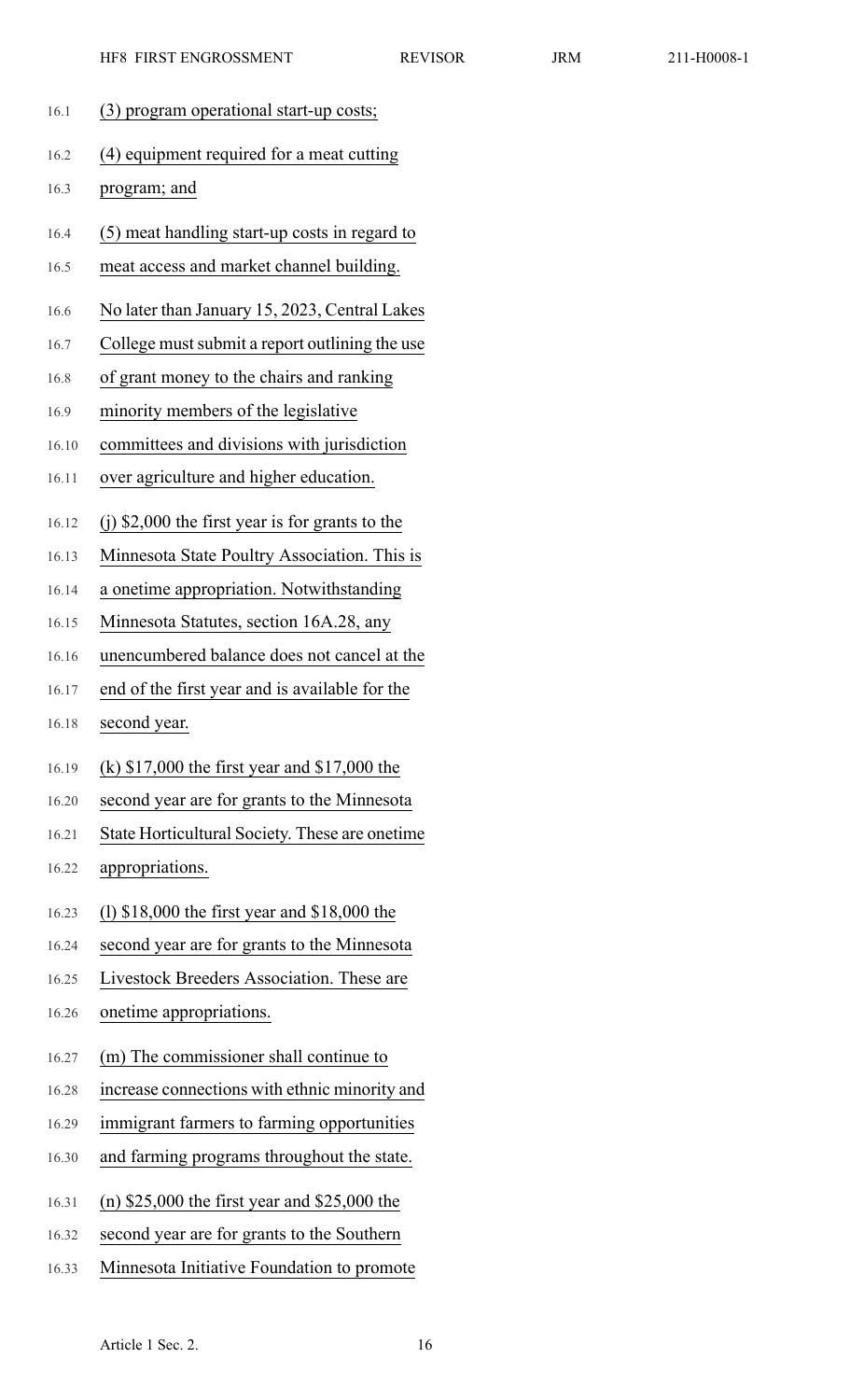17.1 local foods through an annual event that raises 17.2 public awareness of local foods and connects 17.3 local food producers and processors with 17.4 potential buyers. 17.5 (o) \$75,000 the first year and \$75,000 the 17.6 second year are for grants to Greater Mankato 17.7 Growth, Inc., for assistance to 17.8 agriculture-related businessesto promote jobs, 17.9 innovation, and synergy development. These 17.10 are onetime appropriations. 17.11 (p) \$75,000 the first year and \$75,000 the 17.12 second year are for grants to the Minnesota 17.13 Turf Seed Council for basic and applied 17.14 research. The Minnesota Turf Seed Council 17.15 may subcontract with a qualified third party 17.16 for some or all of the basic or applied research. 17.17 No later than January 15, 2023, the Minnesota 17.18 Turf Seed Council must submit a report 17.19 outlining the use of the grant money and 17.20 related accomplishments to the chairs and 17.21 ranking minority members of the legislative 17.22 committees with jurisdiction over agriculture. 17.23 These are onetime appropriations. Any 17.24 unencumbered balance does not cancel at the 17.25 end of the first year and is available for the 17.26 second year. 17.27 (q) \$150,000 the first year and \$150,000 the 17.28 second year are to establish an emerging 17.29 farmer office and hire a full-time emerging 17.30 farmer outreach coordinator. The emerging 17.31 farmer outreach coordinator must engage and 17.32 support emerging farmers regarding resources 17.33 and opportunities available throughout the 17.34 Department of Agriculture and the state. For 17.35 purposes of this paragraph, "emerging farmer"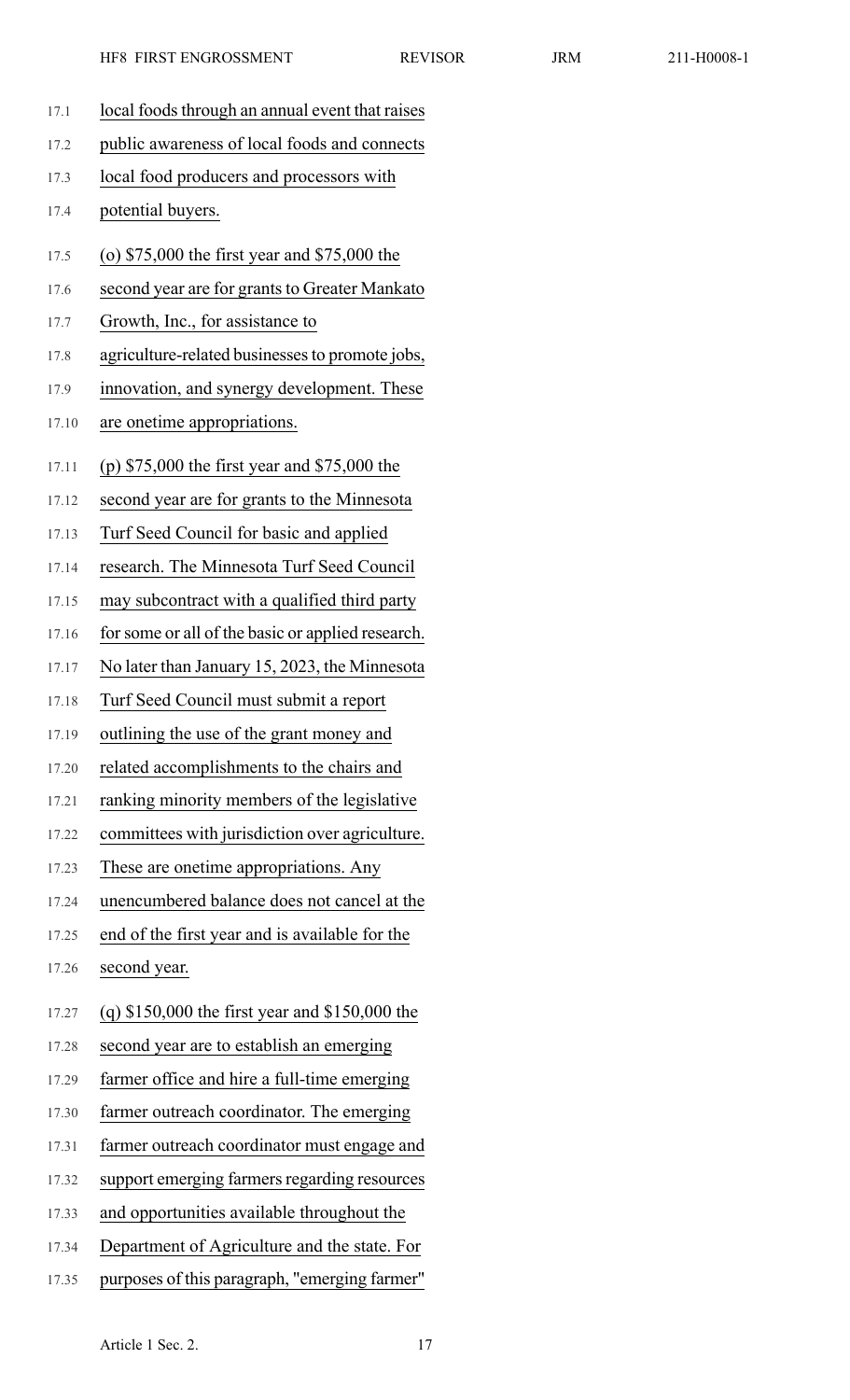|                | HF8 FIRST ENGROSSMENT                                         | <b>REVISOR</b>          | <b>JRM</b>   | 211-H0008-1 |
|----------------|---------------------------------------------------------------|-------------------------|--------------|-------------|
| 18.1           | has the meaning provided in Minnesota                         |                         |              |             |
| 18.2           | Statutes, section 17.055, subdivision 1. Of the               |                         |              |             |
| 18.3           | amount appropriated each year, \$25,000 is for                |                         |              |             |
| 18.4           | translation services for farmers and cottage                  |                         |              |             |
| 18.5           | food producers.                                               |                         |              |             |
| 18.6           | (r) $$222,000$ the first year and $$286,000$ the              |                         |              |             |
| 18.7           | second year are to maintain the current level                 |                         |              |             |
| 18.8           | of service delivery.                                          |                         |              |             |
| 18.9           | Sec. 3. BOARD OF ANIMAL HEALTH                                | S                       | 5,980,000 \$ | 6,081,000   |
| 18.10          | (a) $$200,000$ the first year and $$200,000$ the              |                         |              |             |
| 18.11          | second year are for agricultural emergency                    |                         |              |             |
| 18.12          | preparedness and response.                                    |                         |              |             |
| 18.13          | (b) \$103,000 the first year and \$204,000 the                |                         |              |             |
| 18.14          | second year are to maintain the current level                 |                         |              |             |
| 18.15          | of service delivery.                                          |                         |              |             |
| 18.16<br>18.17 | Sec. 4. AGRICULTURAL UTILIZATION<br><b>RESEARCH INSTITUTE</b> | $\overline{\mathbf{S}}$ | 4,543,000 \$ | 4,043,000   |
| 18.18          | (a) $$150,000$ the first year and $$150,000$ the              |                         |              |             |
| 18.19          | second year are for a meat scientist.                         |                         |              |             |
| 18.20          | (b) $$500,000$ the first year is for grants to                |                         |              |             |
| 18.21          | organizations to acquire, host, and operate a                 |                         |              |             |
| 18.22          | mobile slaughter unit. The mobile unit must                   |                         |              |             |
| 18.23          | coordinate with Minnesota state two-year                      |                         |              |             |
| 18.24          | colleges that have meat cutting programs to                   |                         |              |             |
| 18.25          | accommodate training as it relates to animal                  |                         |              |             |
| 18.26          | slaughter. The mobile unit may coordinate                     |                         |              |             |
| 18.27          | with livestock producers who desire to provide                |                         |              |             |
| 18.28          | value-added meat products by utilizing the                    |                         |              |             |
| 18.29          | mobile slaughter unit. The mobile unit may                    |                         |              |             |
| 18.30          | be used for research, training outside of the                 |                         |              |             |
| 18.31          | two-year colleges, and other activities that                  |                         |              |             |
| 18.32          | align with industry needs. The Agricultural                   |                         |              |             |
| 18.33          | Utilization Research Institute may only award                 |                         |              |             |
| 18.34          | a grant under this paragraph if the grant                     |                         |              |             |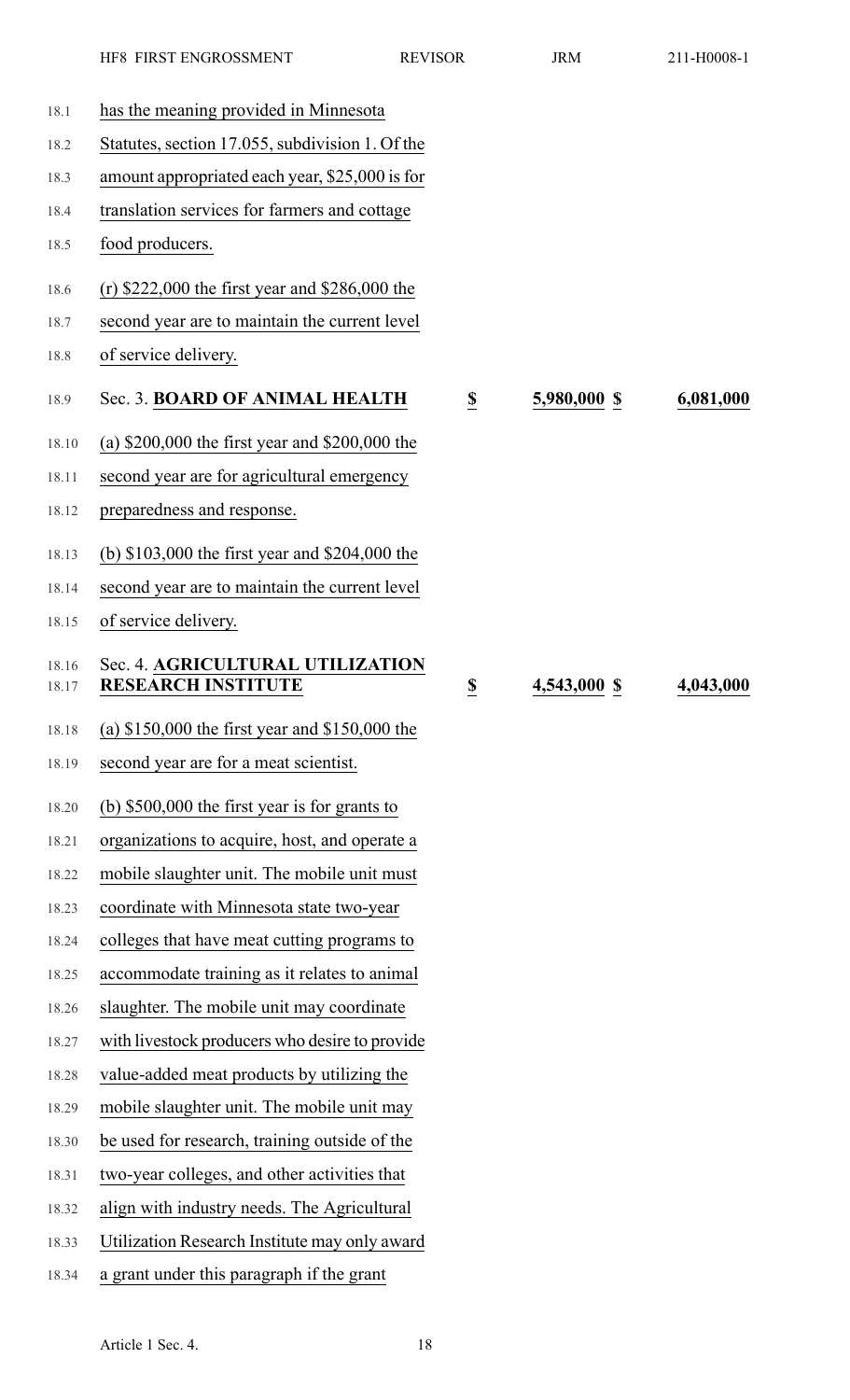- 19.1 amount is matched by a like amount from 19.2 another funding source. The Agricultural 19.3 Utilization Research Institute must seek 19.4 matching dollars from Minnesota State 19.5 Colleges and Universities or other entities for 19.6 purposes of this paragraph. The appropriation 19.7 under this paragraph is onetime and is 19.8 available until June 30, 2024. Any money 19.9 remaining on June 30, 2024, must be 19.10 transferred to the commissioner of agriculture 19.11 for the agricultural growth, research, and 19.12 innovation program under Minnesota Statutes, 19.13 section 41A.12, and is available until June 30, 19.14 2025. By January 15, 2023, the institute must
	- 19.15 report to the chairs and ranking minority
	- 19.16 members of the legislative committees with
	- 19.17 jurisdiction over agriculture regarding the
	- 19.18 status of the project, including the status of
	- 19.19 the use of any state or matching dollars to
	- 19.20 complete the project.
	- 19.21 Sec. 5. Minnesota Statutes 2020, section 17.055, is amended by adding a subdivision to 19.22 read:
	- 19.23 Subd. 1a. **Emerging farmer account.** An emerging farmer account is established in the 19.24 agricultural fund. The account consists of money appropriated by law and any other money 19.25 donated, allotted, transferred, or otherwise provided to the account. Money in the account, 19.26 including interest, is appropriated to the commissioner for the purposes of this section and 19.27 must be used to further the objectives of the emerging farmer working group.

## 19.28 Sec. 6. **[32D.30] DAIRY DEVELOPMENT AND PROFITABILITY** 19.29 **ENHANCEMENT.**

19.30 Subdivision 1. **Program.** The commissioner must implement a dairy development and 19.31 profitability enhancement program consisting of dairy profitability enhancement teams and 19.32 dairy business planning grants.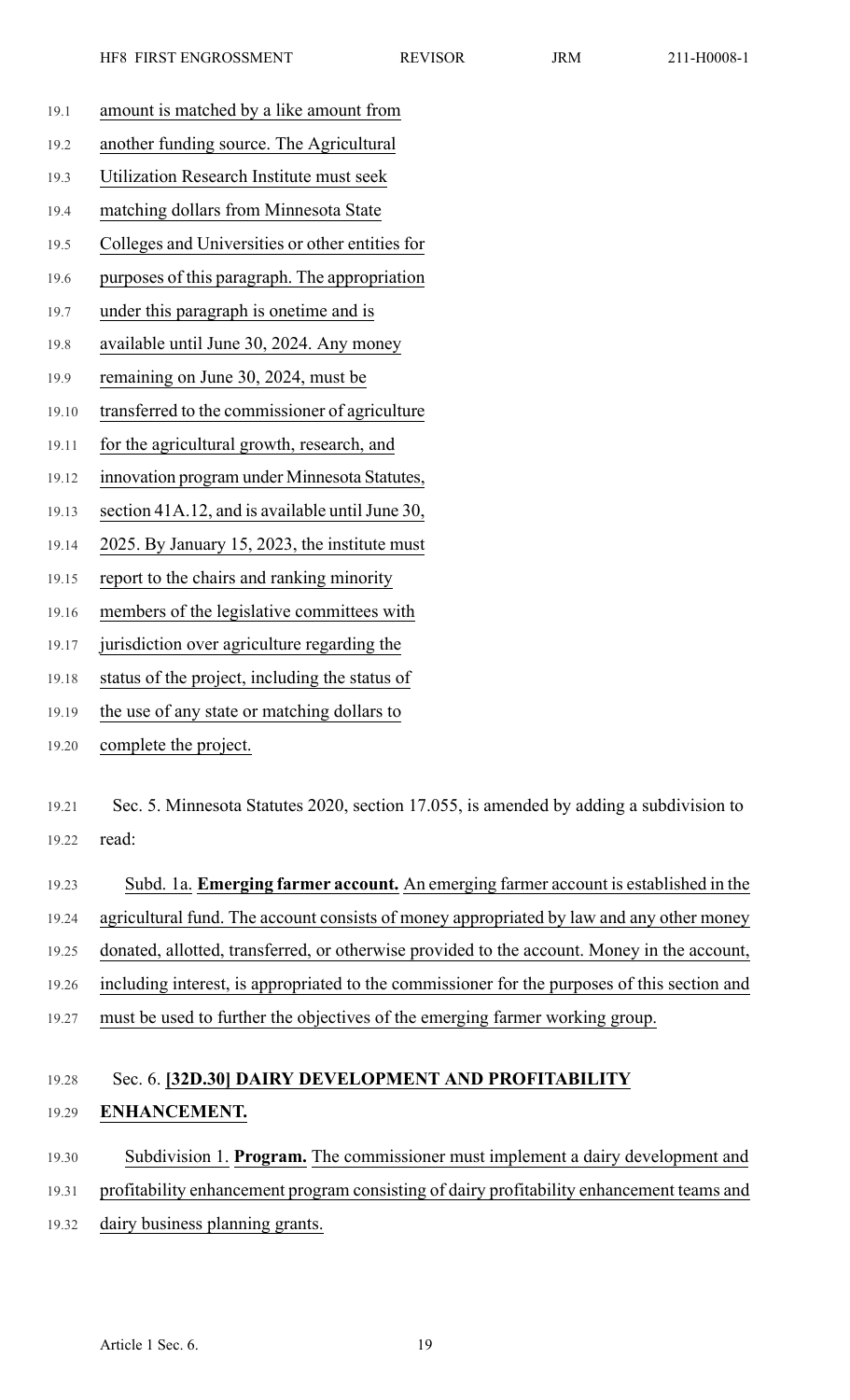20.1 Subd. 2. **Dairy profitability enhancement teams.** (a) Dairy profitability enhancement 20.2 teams must provide one-on-one information and technical assistance to dairy farms of all 20.3 sizes to enhance their financial success and long-term sustainability. Teams must assist 20.4 dairy producers in all dairy producing regions of the state and may consist of farm business 20.5 management instructors, dairy extension specialists, and other dairy industry partners. Teams 20.6 may engage in activities including comprehensive financial analysis, risk management 20.7 education, enhanced milk marketing tools and technologies, and facilitating or improving 20.8 production systems including rotational grazing and other sustainable agriculture methods. 20.9 (b) The commissioner must make grants to regional or statewide organizations qualified 20.10 to manage the various components of the teams. Each regional or statewide organization 20.11 must designate a coordinator responsible for overseeing the program and submitting periodic 20.12 reports to the commissioner regarding aggregate changes in producer financial stability, 20.13 productivity, product quality, animal health, environmental protection, and other performance 20.14 measures attributable to the program. The organizations must submit this information in a 20.15 format that maintains the confidentiality of individual dairy producers. 20.16 Subd. 3. **Dairy business planning grants.** The commissioner may award dairy business 20.17 planning grants of up to \$5,000 per producer to develop comprehensive business plans. 20.18 Producers must not use dairy business planning grants for capital improvements. 20.19 Subd. 4. **Funding allocation.** Except asspecified in law, the commissioner may allocate 20.20 dairy development and profitability enhancement program dollars among the permissible 20.21 uses specified in this section, including efforts to improve the quality of milk produced in 20.22 the state, in the proportions that the commissioner deems most beneficial to the state's dairy 20.23 farmers. 20.24 Subd. 5. **Reporting.** No later than July 1 each year, the commissioner must submit a 20.25 detailed accomplishment report and work plan detailing future plans for, and the actual and 20.26 anticipated accomplishments from, expenditures under this section to the chairs and ranking 20.27 minority members of the legislative committees and divisions with jurisdiction over 20.28 agriculture policy and finance. If the commissioner significantly modifies a submitted work 20.29 plan during the fiscal year, the commissioner must notify the chairs and ranking minority 20.30 members. 20.31 Sec. 7. **CANCELLATIONS.** 20.32 (a) \$916,553 of the fiscal year 2021 general fund appropriation for protection services

- 20.33 under Laws 2019, First Special Session chapter 1, article 1, section 2, subdivision 2, is
- 20.34 canceled.